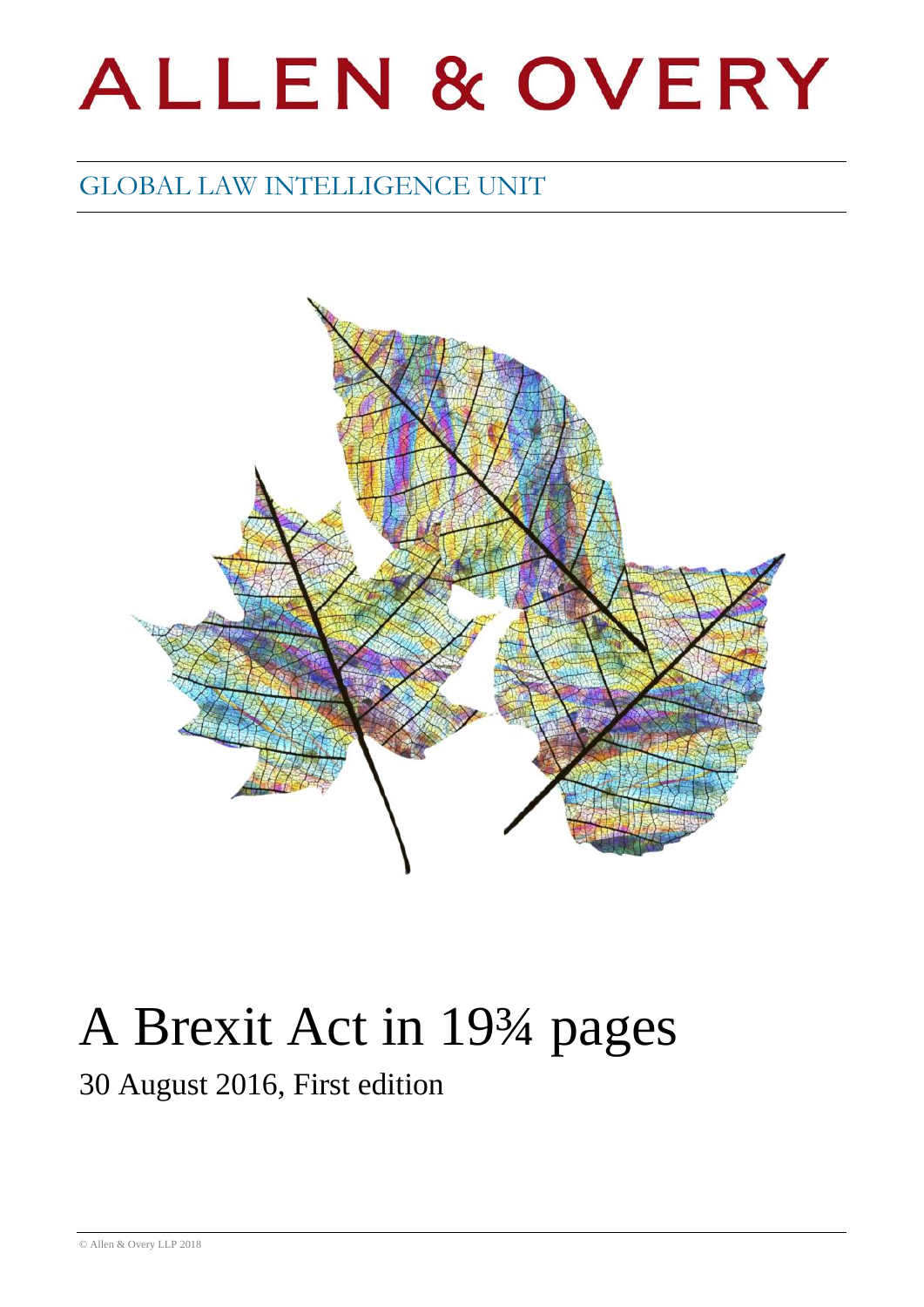2 What would a Brexit Act cover? | 2016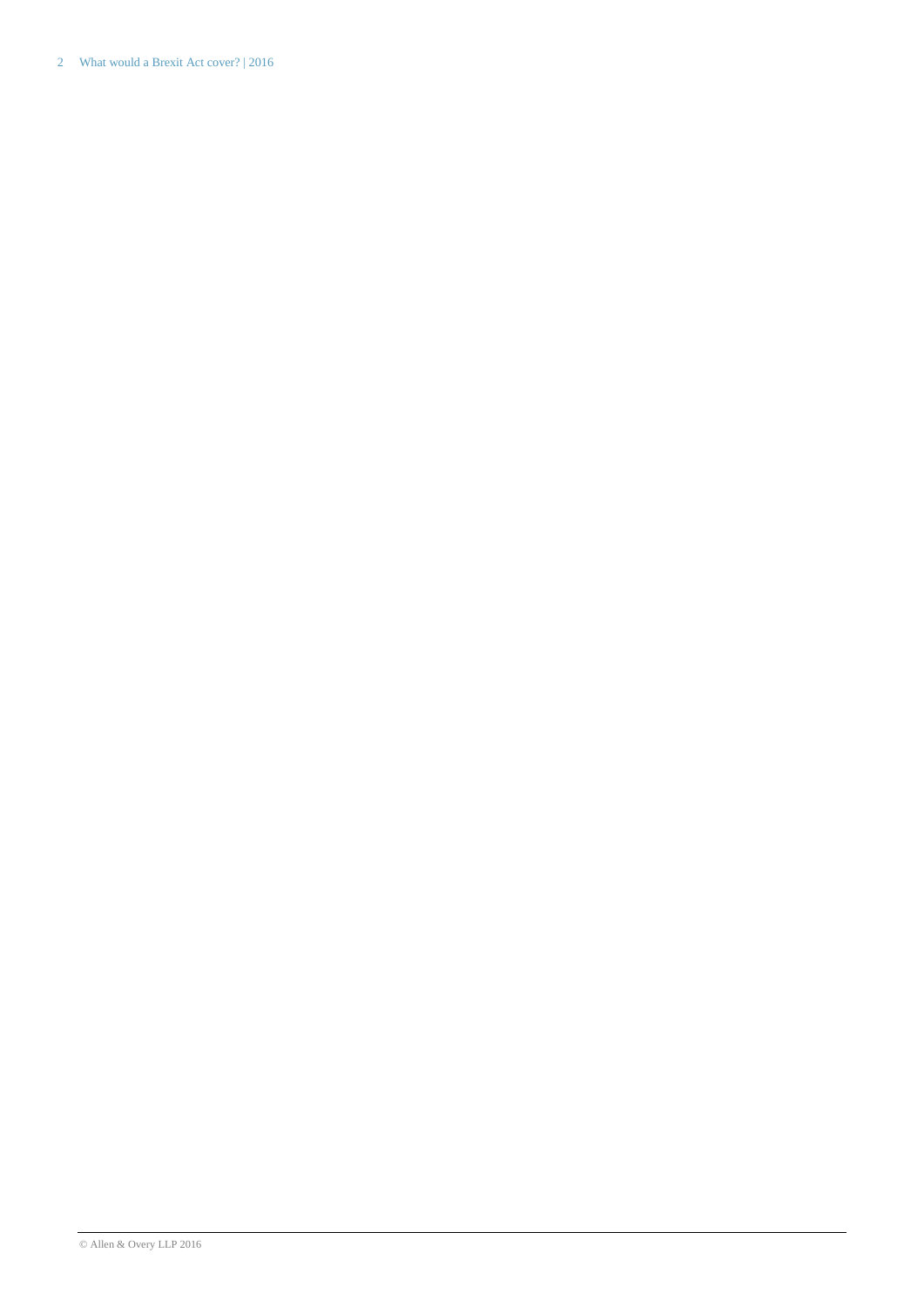The A&O Global Law Intelligence Unit is a think-tank which expresses independent views which are not necessarily the views of the firm.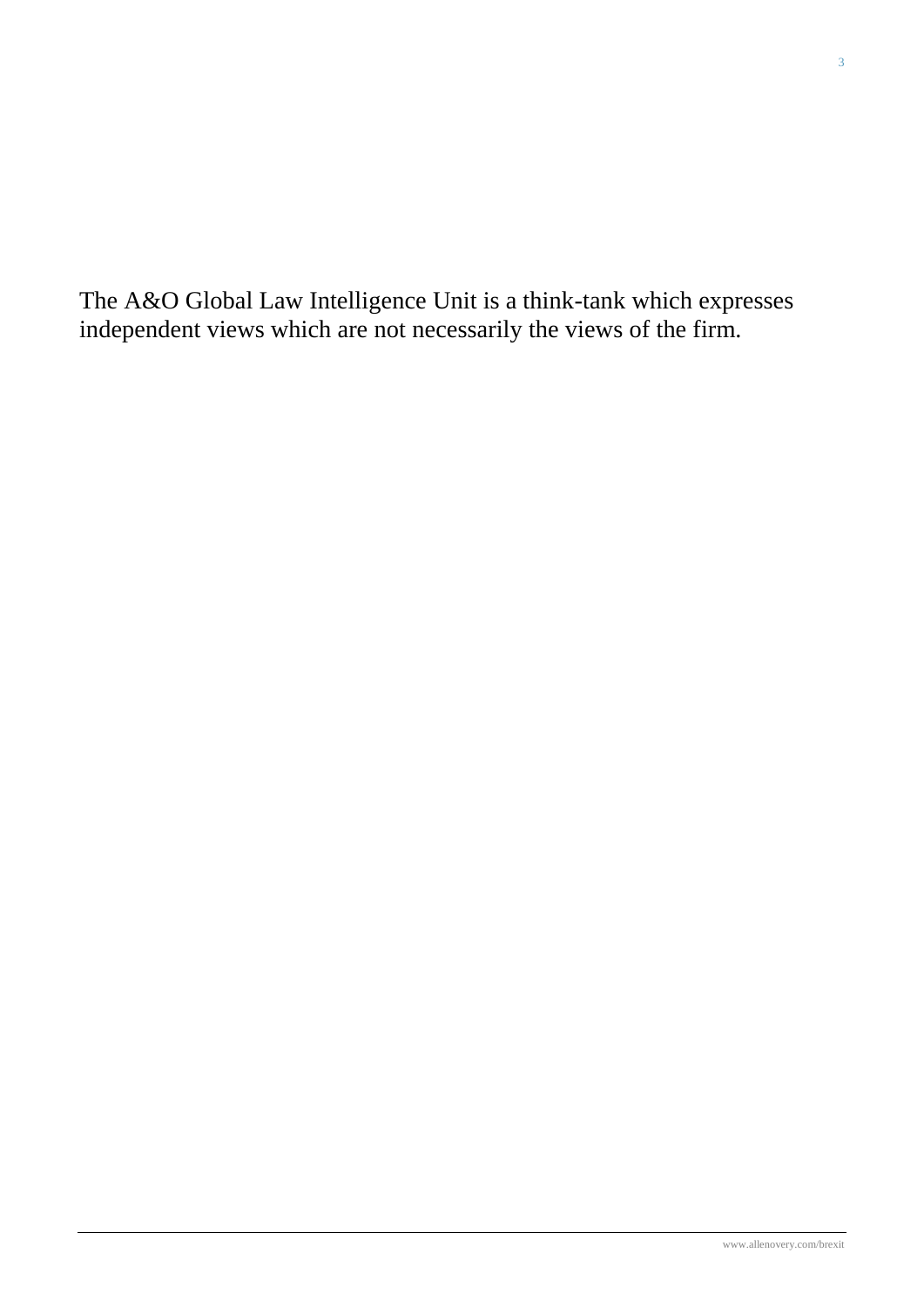## Brexit Act

#### **Introduction**

This paper discusses the coverage of the transition legislation governing the departure of the UK from the European Union. The best way to describe something expressing invisible concepts of the legal imagination like a law is to set out what it says.

While anchored alongside the European continent as a member of the EU fleet, the UK has many ropes, chains and hawsers tying it to the continent. When the UK leaves this harbour to sail out into the open seas on its own, it will be necessary to unravel those links which it is considered should be untied.

EU law is deeply entrenched and embedded in the law of the UK in intricate ways. One of the chief features of the EU is that it is a gigantic legal harmonisation project, melding together the three main broad legal families on the planet, all stemming from Western Europe and influencing at least 280 of the world's 320 jurisdictions.

Unpicking and disentangling these closely woven threads could be done with strokes of the scalpel or a huge swipe of the scimitar. The extent of the severance remains to be decided.

Apart from being a highly successful country, the UK is one of the greatest law-givers the world has ever seen. The laws of England form the basis of the laws of about 40% of the world's jurisdictions. How it handles this transition will be a test of how well the country deploys its skills in law to celebrate the future as well as the past.

The purpose of attempting a Brexit Act in less than 20 pages is to help participants get above the detail and see the wider landscape, to view a list of the main points involved in the transition in one single short piece. Naturally we do not aim at the legal forms of statutory drafting which are a matter for the skills of parliamentary draftsmen. We intend the piece to be thought-provoking and hope that it will help strategic planning. Since it is a lean and laconic sketch, we omit detail (the firm has provided and will produce detailed studies of particular areas). An actual Brexit Act could cover many hundreds or even thousands of pages.

Still, our Brexit Act compresses into its compass over 500 distinct points spread over about 100 main topics, many of which are in themselves large fields.

#### **EU Treaty provisions on withdrawing member states**

Article 50 of the Lisbon Treaty provides that any member state may decide to withdraw from the EU "in accordance with its own constitutional requirements". A member state which decides to withdraw shall notify the European Council of its intention and the EU will negotiate and conclude an agreement with the withdrawing state, setting out the arrangements for its withdrawal. The agreement is concluded by the European Council, acting by a qualified majority after obtaining the consent of the European Parliament.

The EU treaties cease to apply to the withdrawing state from the date of entry into force of the withdrawal agreement or, failing that, two years after the above notification, unless the European Council, in agreement with the withdrawing state, unanimously decides to extend this period.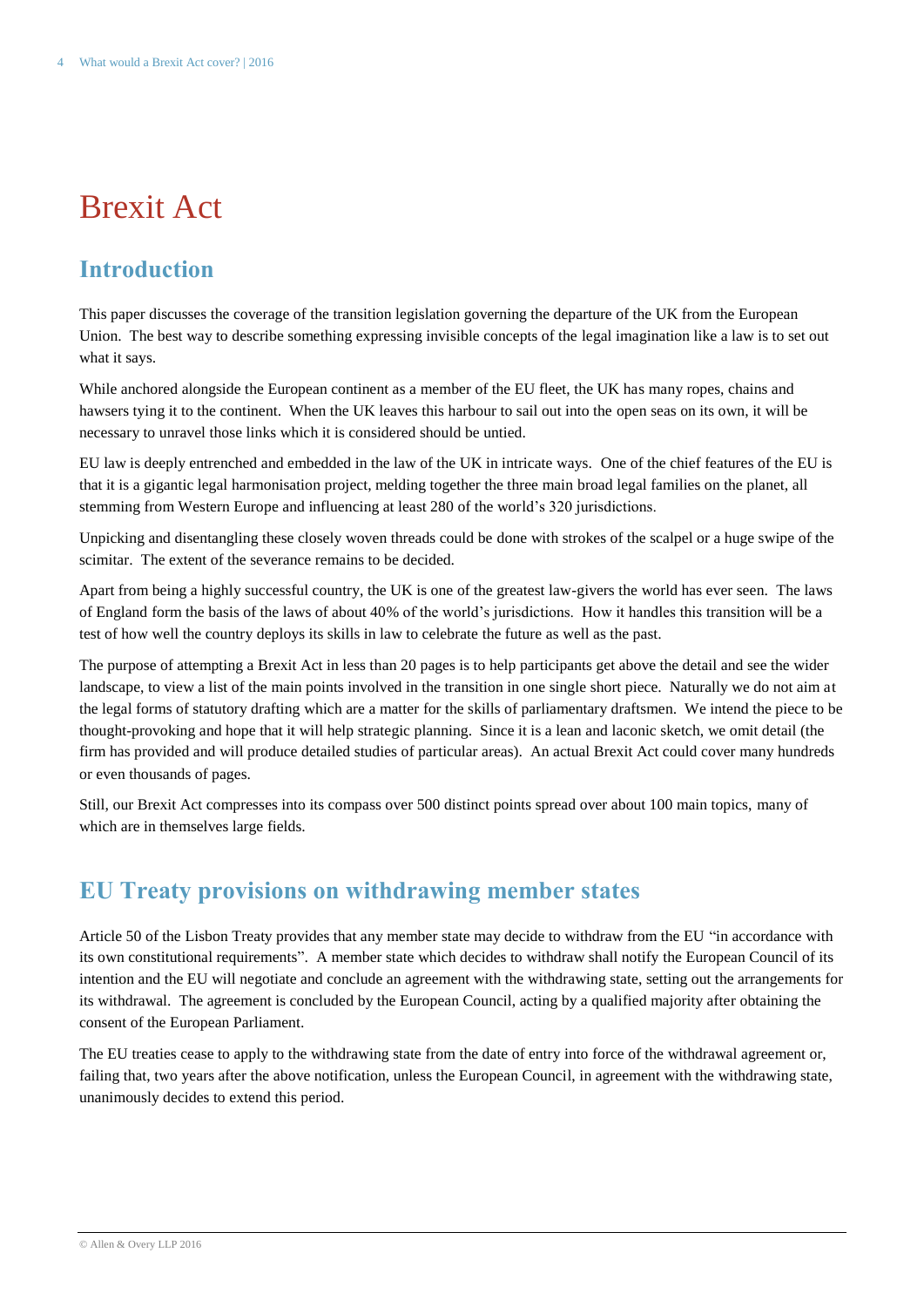#### **Sovereign break-ups**

The break-away of sovereign states has been very common in history and so there is much precedent. It has happened perhaps around 100 times since 1900, including de-colonisation in the middle of the last century and more recently we have had the break-up of the USSR, of Czechoslovakia and of Yugoslavia. Others, though much smaller, include Hong Kong, Sudan and East Timor.

But the UK departure from the EU is by far the biggest break-up the world has ever seen by a colossal margin and has much more momentous consequences. It totally dwarfs everything which comes before. It is "the biggest demerger in history" (Richard Cranfield).

This area is commonly known as the law of state succession which is a huge field under public international law – strictly the break-up of states rather than a loose confederation and customs union. But many of the principles will be similar. There are two international Vienna conventions on strict state succession, one not in force. The biggest problems have included the allocation of state assets, such as investments and gold, the allocation of liability for sovereign debt, and succession to treaties. All these issues are relevant in the present case.

#### **Comments on Brexit Act**

A Brexit Act could approve and bring into force the terms of the withdrawal agreement and then deal with other relevant matters. The draft Brexit Act below reproduces the possible terms of the withdrawal agreement in the statute itself plus other transition provisions so that the whole thing can be seen in one place.

One of the main decisions is for the UK to decide which parts of EU law the UK will retain after Brexit. Technically the UK will have implemented EU directives but EU regulations have direct effect without implementation and so would have to be expressly preserved by UK statute if desired. Some think that even secondary legislation would disappear if the UK repealed the European Communities Act 1972. In any event, we list most of the material areas of legislation, regardless of whether or not technically they would remain in force since we should flag areas of EU law which on Brexit the UK would be free to pursue or delete.

The actual terms of a Brexit Act would depend on what is negotiated. We focus attention on some of the things which would have to be dealt with, without necessarily indicating how they will in fact be dealt with. All of our suggestions are just one of a range of possibilities and not necessarily a policy we favour.

Naturally too, there could be lots of separate pieces of legislation coming into force at different times instead of the single omnibus format we adopt below coming into force with a single clap of thunder. We have inserted some things which would not appear in a formal statute.

Some of the provisions in the Act appear to bind third parties, such as the EU. Obviously a UK statute cannot bind third parties. The provisions would have to be located in agreements between the UK and those third parties and they are inserted in our Act as a fiction so that the reader does not have to read the main points in two places at once.

We in the Intelligence Unit do not favour complicated law. We think that the law should as far as possible be simple and accessible. A statute like this should be cool, measured and rational, without any marks of rancour.

We believe that the law is the major ideology underpinning our societies. It expresses our civilisation and credentials.

Would a Brexit Act look like ours? No. But so what, we hope this is still a good way to think about the issues in one single place.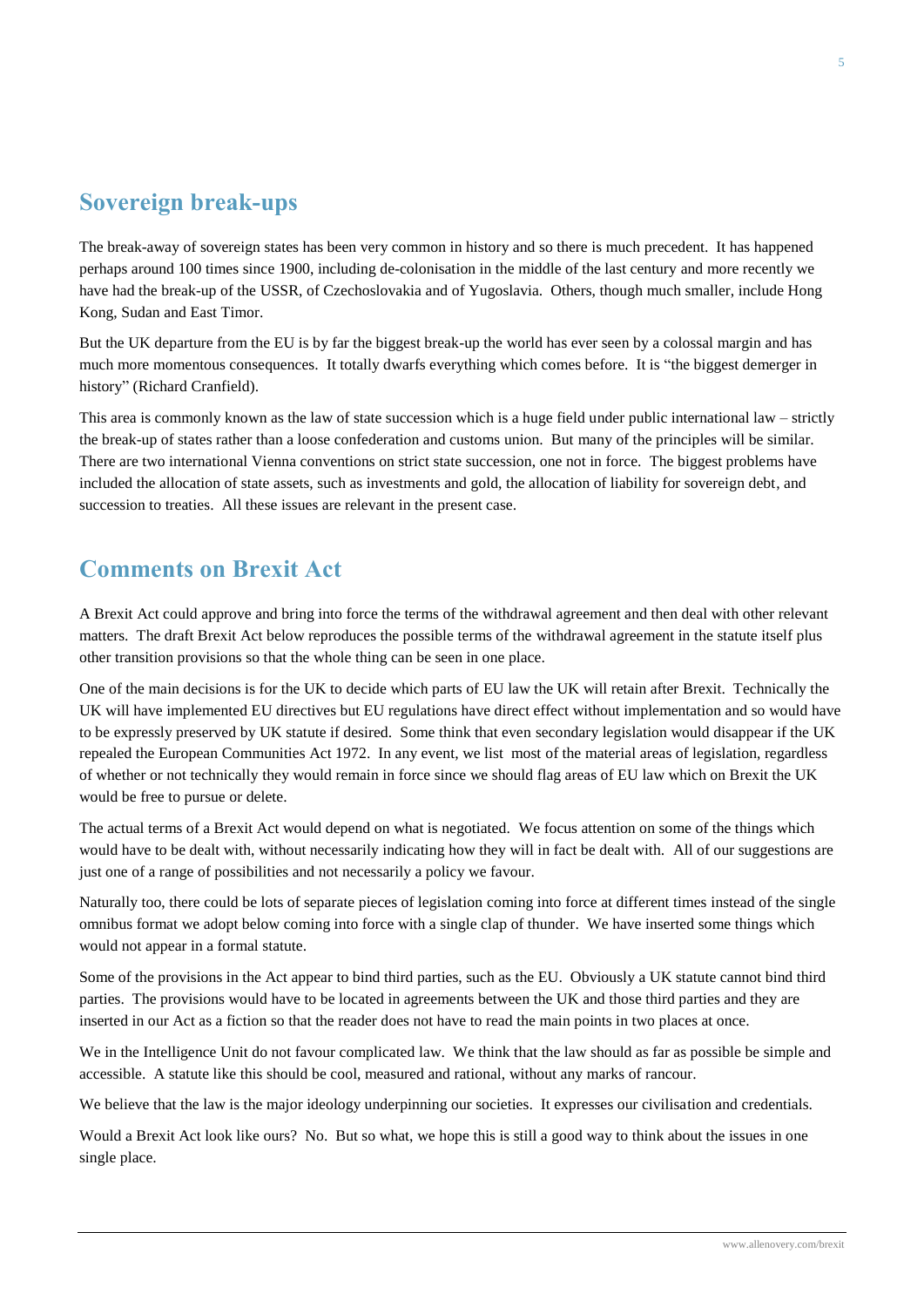#### **Brexit Act 2019**

#### **An Act to exit the European Union**

Be it enacted by the Queen's most Excellent Majesty by and with the advice and consent of the Lords Spiritual and Temporal, and Commons, in this present Parliament assembled, and the authority of the same, as follows:

#### 1. **Brexit**

Subject to the following provisions of this Act, with effect on the Brexit Date the United Kingdom shall cease to be a member of the European Union and shall cease to be a party to the treaties constituting the EU and the European Communities Act 1972 shall be repealed.

On the Brexit Date the terms of the withdrawal agreement between the United Kingdom and the European Union for the withdrawal of the UK from the EU set out in the schedule shall come into force. Provisions in this Act purporting to bind the EU and other parties stem from agreements between the UK and those parties which are ratified by this Act.

The Brexit Date is  $[\bullet]$  months from the date of enactment of this Act.

#### 2. **EU agencies and bodies**

On the Brexit Date, the UK and its representatives shall cease to be a member of or eligible for or entitled to the benefits or subject to the obligations of the agencies and bodies of the EU, including those specified below in this section:

#### **List of EU main agencies and bodies:**

European Commission Council of Ministers European Parliament Court of Justice of the European Communities European Court of Auditors Council of the European Union European Investment Bank European Investment Fund European Data Protection Supervisor European Ombudsman European Economic and Social Committee Committee of the Regions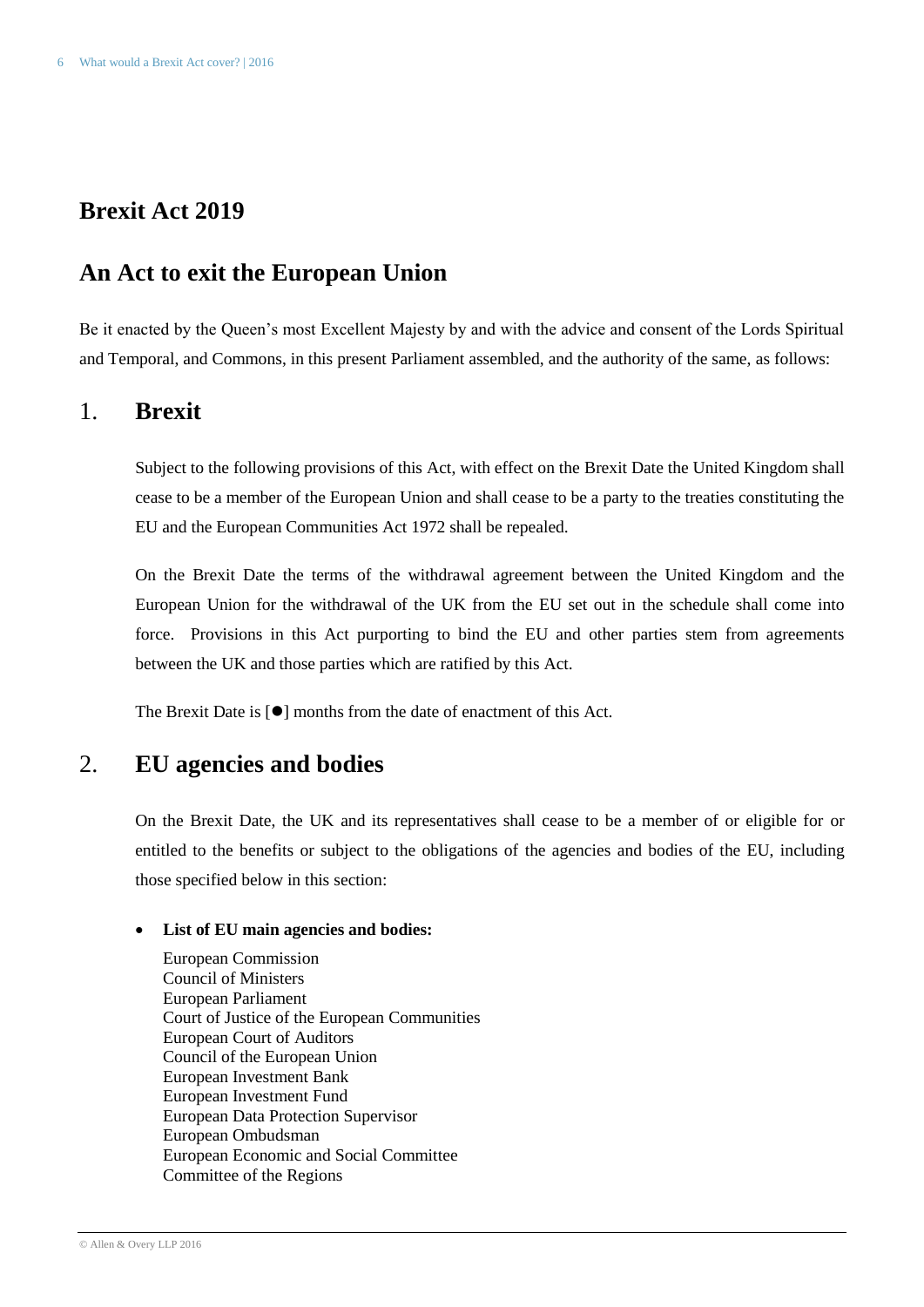Education, Audiovisual and Culture Executive Agency Consumers and Health, Executive Agency Research Executive Agency Executive Agency for Small and Medium-sized Businesses Innovation and Networks Executive Agency European Research Council Executive Agency Community Plant Variety Office Eurojust European Agency for Safety and Health at Work European Agency for the Management of Operational Cooperation at the External Borders European Aviation Safety Agency European Agency for the Operational Management at large-scale IT systems in the area of freedom security and justice (EU-LISA) European Asylum Support Office European Banking Authority European Centre for Cooperation of Energy Regulations European Centre for the Development of Vocational Training European Centre for Disease Prevention and Control European Chemicals Agency European Environment Agency (includes EEA and Turkey) European Fisheries Control Agency European Food Safety Authority European Foundation for the Improvement of Living and Working Conditions European GNSS Supervisory Authority (Galileo satellites) European Institute for Gender Equality European Institute of Innovation and Technology European Insurance and Occupational Pensions Authority European Maritime Safety Agency (includes Norway and Iceland) European Medicines Agency European Monitoring Centre for Drugs and Drug Addiction European Network and Information Security Agency European Office for Harmonisation in the Internal Market (Trade Marks and Designs) European Railway Agency European Securities and Markets Authority European Training Foundation European Union Agency for Fundamental Rights European Police College Europol Fusion for Energy (ITER) Office for the Body of European Regulators for Electronic Communication Translation Centre for Bodies of the European Union Statistical Office of the European Communities (Eurostat)

#### **List of main EU joint ventures**:

Single European Sky ATM Research Joint Undertaking Fuel Cells and Hydrogen and Joint Undertaking Clean Sky 2 Joint Undertaking Innovative Medicines 2 Joint Undertaking ECSEL Joint Undertaking Bio-based Industries Joint Undertaking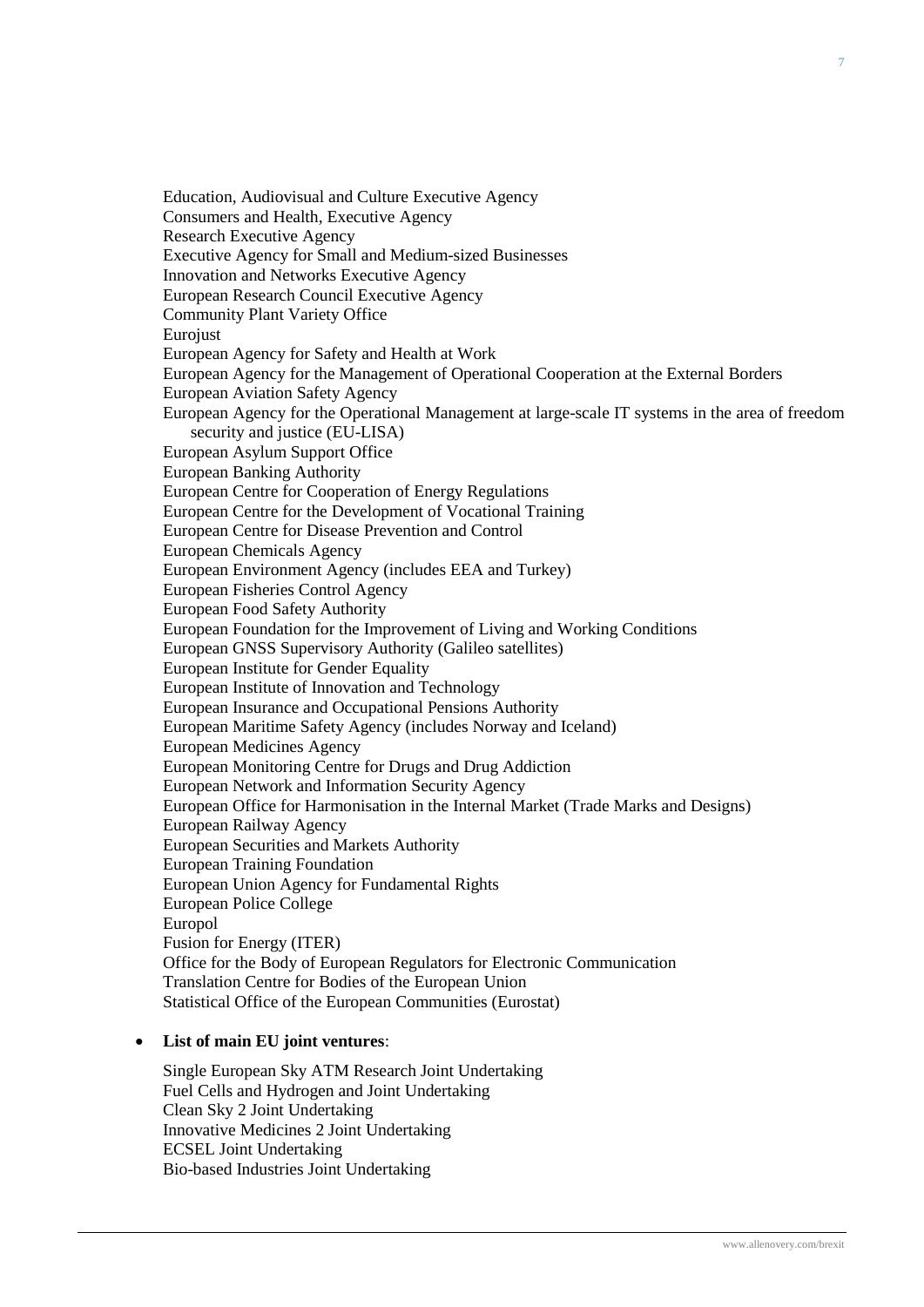**Excluded bodies** For the avoidance of doubt, the UK does not withdraw from the following:

The Council of Europe Western European Union Organization for Security and Co-operation in Europe European Bank for Reconstruction and Development European Space Agency The European Organisation for Nuclear Research (CERN) North Atlantic Treaty Organization.

**European Investment Bank** Cessation of UK membership and investment.

#### 3. **Finance**

- **Cessation of UK financial contributions to the EU.** On the Brexit Date the following provisions shall come into force in relation to the cessation or phasing out of payments by the UK to the EU:
	- VAT (0.3% of the VAT base of the UK). Timing
	- **Customs duties** collected by the UK, less 20% collection costs. Timing
	- **Budget contributions** Any exclusions from potential UK involvement in EU budget spending plans until 2020
	- **Agricultural rural and fisheries support** Any new policies and timing

[**Comment** This support is about 40% of EU budget of around EUR150bn. In 2015 UK farmers received about EUR2.1bn in direct subsidies and about EUR600m in rural development payments. The direct payments made up 55% of farmers' incomes]

- **Regional development** in the EU in lesser developed areas, such as broadband, transport, start-ups, roads, railways, hospitals, etc. (about 40% of the EU Budget). Any continuing responsibility for existing projects in the EU and UK
- **Internal EU projects** (about 7% of the EU budget) such as Galileo navigation satellites, Copernicus earth observation programme, experimental fusion reactor, infrastructure (roads, grids, pipelines, digital networks etc), financing small and medium-sized companies, the Erasmus student exchange, and scientific research including the EUR80bn Horizon 2020 fund. Any continuing responsibility for existing projects and research in the UK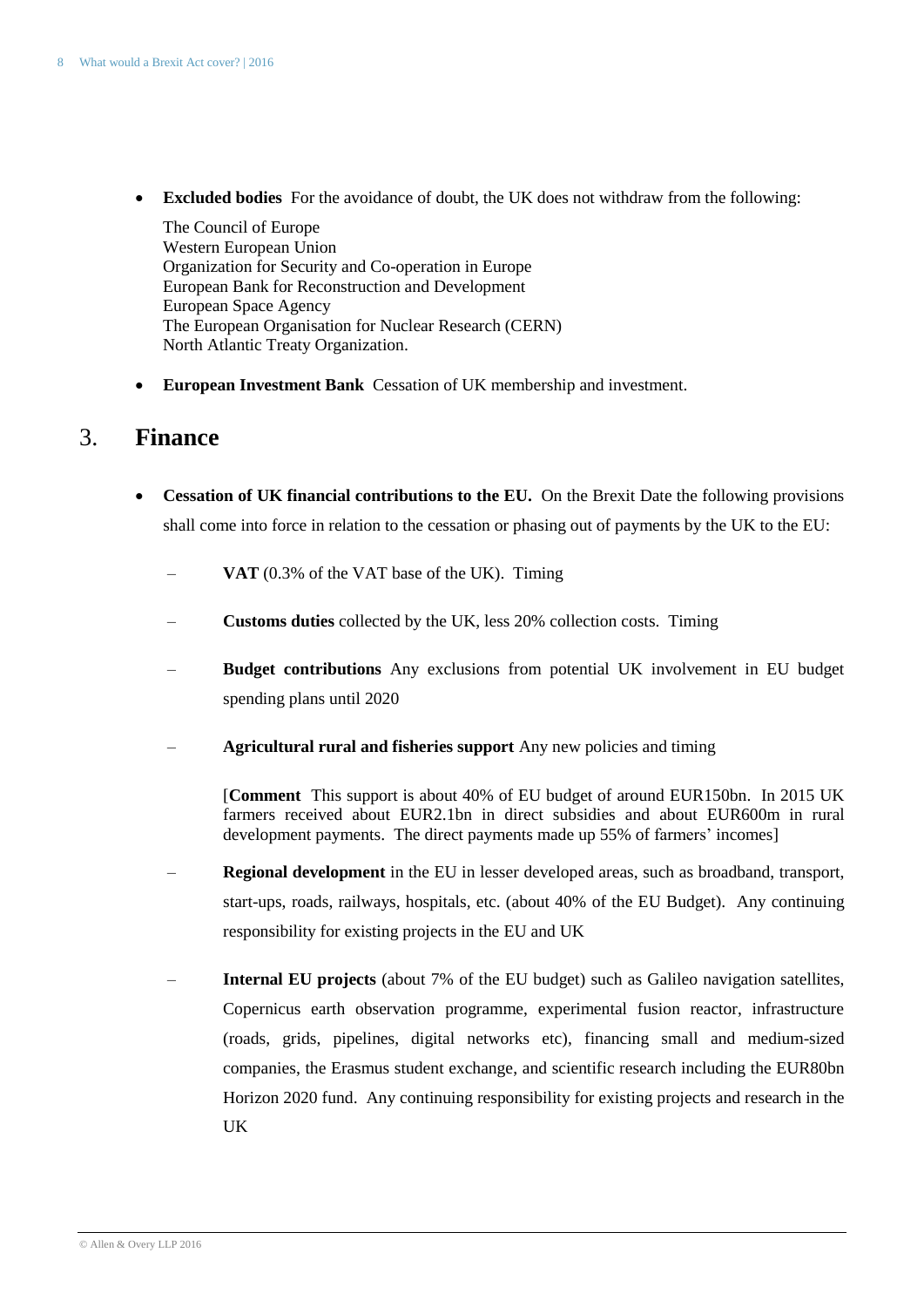- **International payments** such as foreign aid or in respect of armed conflicts and humanitarian and epidemic crises (about 5% of the EU budget). Any new policies
- Security and citizenship such as justice, home affairs, border protection, immigration, asylum, anti-terrorism, public health, consumer protection, culture, information and communications, and disaster aid (less than 2% of the EU budget). Any new policies and timing
- **Pensions** Responsibilities of the UK or EU for the employment, remuneration and pensions of EU civil servants and UK members of the European Parliament

[**Comment** Brussels has estimated total EU pension liabilities are about EUR60bn, with a current total annual payments of EUR1.4bn. There is no pension fund and liabilities are covered out of the annual EU budget. Administrative expenses, mainly pensions and salaries, are about 6% of the EU budget]

- **Loans and guarantees** Losses and liabilities for existing commitments charged to the EU budget in respect of the matters below shall be allocated as specified below:
	- bonds issued by the EU or EU guarantees of bonds issued by EU bodies. Specify allocation of losses and liabilities, as between EU and UK
	- losses on loans made or guarantees of loans granted by the EU to EU businesses, such as small and medium-sized enterprises, or EU member states, including non-eurozone states. Specify allocation
	- any protection given by the EU to the European Investment Bank and the European Investment Fund for losses, including in respect of loans to third countries. Specify allocation. Repayment of UK investment in EIB
	- loans made or guarantees of loans granted by the EU to third countries. Specify allocation
	- similar liabilities of the EU or any of its agencies or bodies. Specify allocation.
- **Future EU commitments** Except as expressly stated in this Act, the UK will have no liability, direct or indirect, for any commitments entered into or losses or liabilities incurred by the EU or any of its agencies or bodies on or after the Brexit Date, and the EU will hold the UK harmless against the same. Specify any exceptions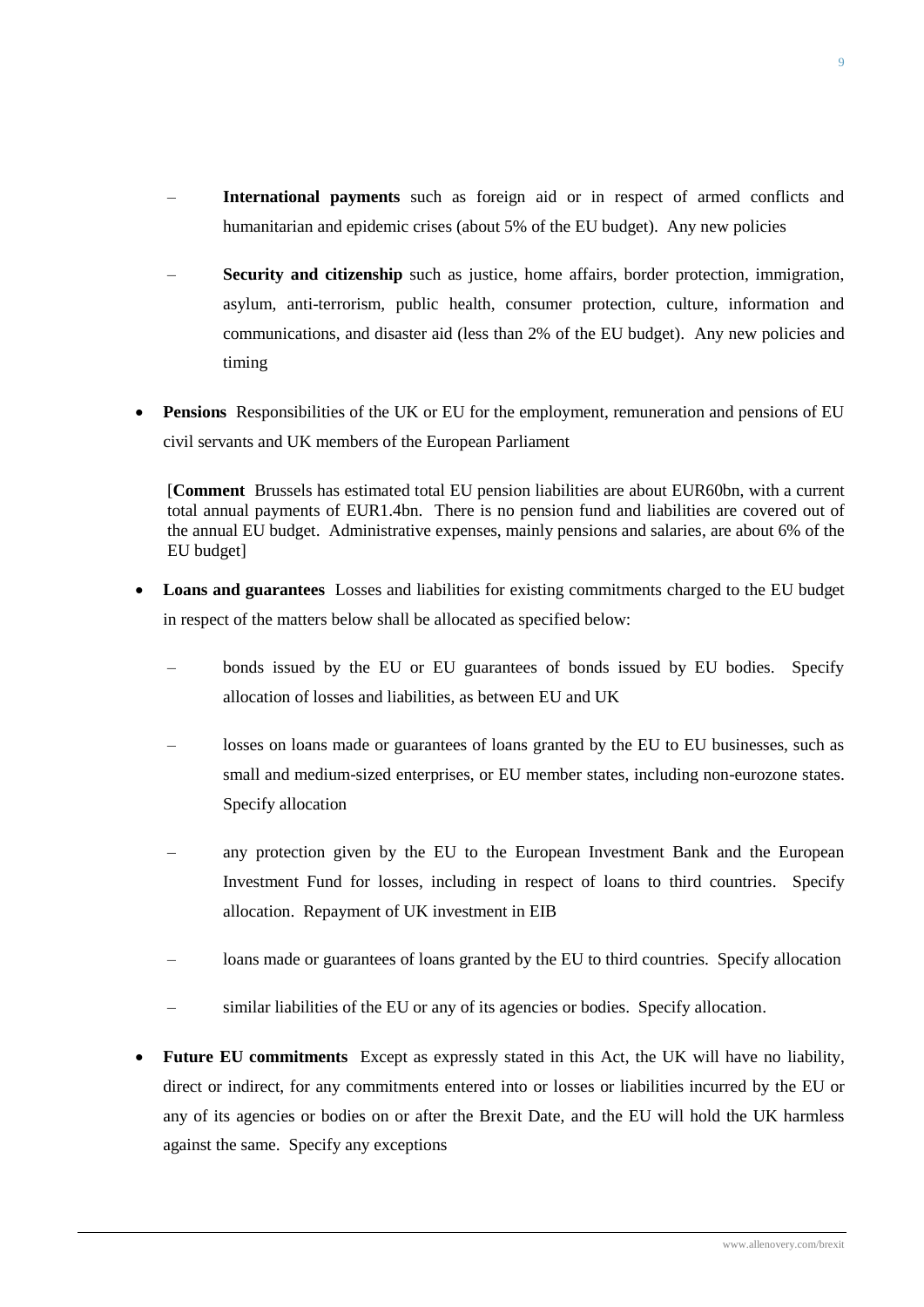- **EU assets** Any entitlement of the UK to the fair value on the Brexit Date of its share of any EU existing assets to which the UK has contributed, except fixed land, buildings and equipment within the EU and the other assets specified here. If so, identification, valuation, timing of payments, setoff
- **Declarations regarding bail-outs** The UK declares that it has no responsibility regarding bailouts or financial support for:
	- the euro
	- credit to EU member states via the European Stability Mechanism or the European Financial Stability Facility
	- banks or insurers whose centre of main interests is in an EU member state
	- deposit protection of persons resident in or whose centre of main interests is in an EU member state.

#### 4. **Brexit Transition Commission**

On the Brexit Date, the regulations set out below in this section establishing a Brexit Transition Commission having the constitution and jurisdiction prescribed below shall come into force

Regulations governing the constitution and jurisdiction of the Brexit Commission

The Brexit Commission deals with transition issues of a technical and administrative nature.

#### 5. **Movement of people**

- After the Brexit Date, the provisions of this section shall apply to (1) the movement of EU persons into the UK and (2) the movement of UK persons into EU member states, including in each case existing rights, rights of families and dependants, rights to work, rights to welfare and rights to citizenship. [**Comment** Net annual migration to the UK is about 330,000, half from the EU (mostly skilled jobs). 11% of City employees (more than 38,000) come from continental EU]
- Existing rights of EU persons and their families and dependants to remain and work in the UK and their rights to UK welfare and to UK citizenship [**Comment** There are about 3.6m EU citizens in the UK, many of whom would not meet UK non-EU immigration rules]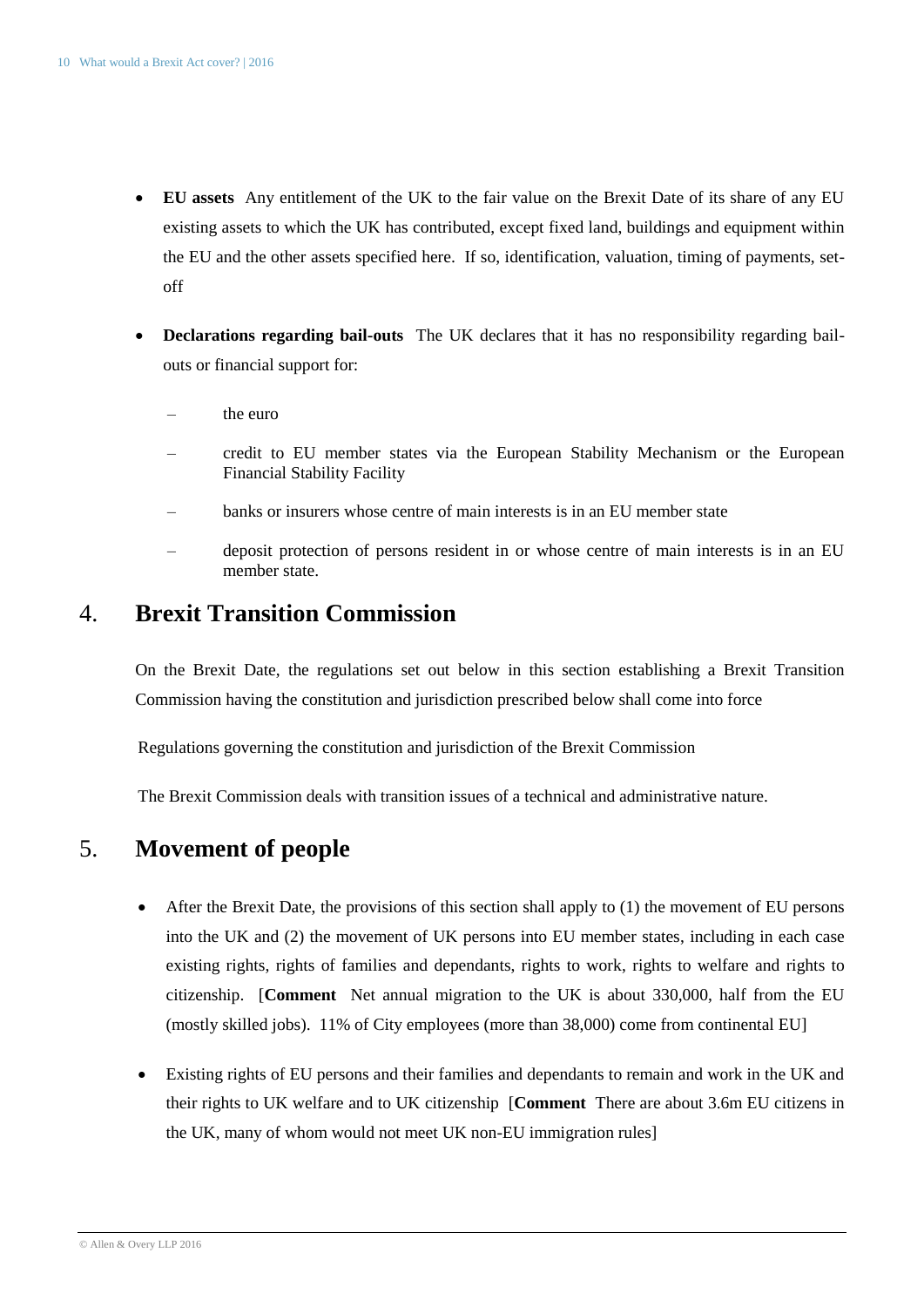- Any quotas or criteria, such as education, salary and shortages, as to whether EU persons and their families and dependants require immigration visas and work permits for the UK and their rights to UK welfare and to UK citizenship. Investors, entrepreneurs, high-earners, sponsored employees, inter-company transfers, skilled persons, shortages, construction, retail, hospitality, students, tourists, etc. Residence and permanent residence. Periods of residence required for citizenship
- Existing rights of UK persons and their families and dependants to remain and work in the EU and their rights to welfare in the applicable EU member state and to EU citizenship [**Comment** About 1.2m British expatriates live in the EU]
- Any quotas or criteria as to whether UK persons and their families and dependants require immigration visas and work permits for EU member states and their rights to welfare in the applicable EU member state and EU citizenship.
- Any impact on rights of UK citizens to own property in the EU and vice versa
- Rights of persons seeking asylum in the UK

#### 6. **Movement of goods**

- Scope On and after the Brexit Date, the provisions of this section shall apply to (1) the movement of goods between the EU and the UK, and (2) the movement of UK goods into EU member states
- **Free trade and customs union** There shall be free trade and a customs union allowing free movement of goods between the UK and EU without formality or tariffs. Country of origin rules. The UK may opt to have the benefit of free trade agreements and customs unions entered into by the EU with third countries. Rules as to whether UK is able to impose different tariffs for third countries and to negotiate free trade agreements with them [**Comment** Contentious if a customs union is also a free trade area]

**or** 

 **World Trade Organisation rules** For UK exports into the EU, the EU's WTO general, most favoured nation and general scheme of preference tariffs shall apply as the UK customs tariff, subject to such amendments as are specifically identified. For EU imports into the UK, the UK's WTO most favoured nation tariffs shall apply. [**Comment** For other countries reciprocal imports are subject to tariffs at "most-favoured nation" rates, i.e. rates applied to imports from all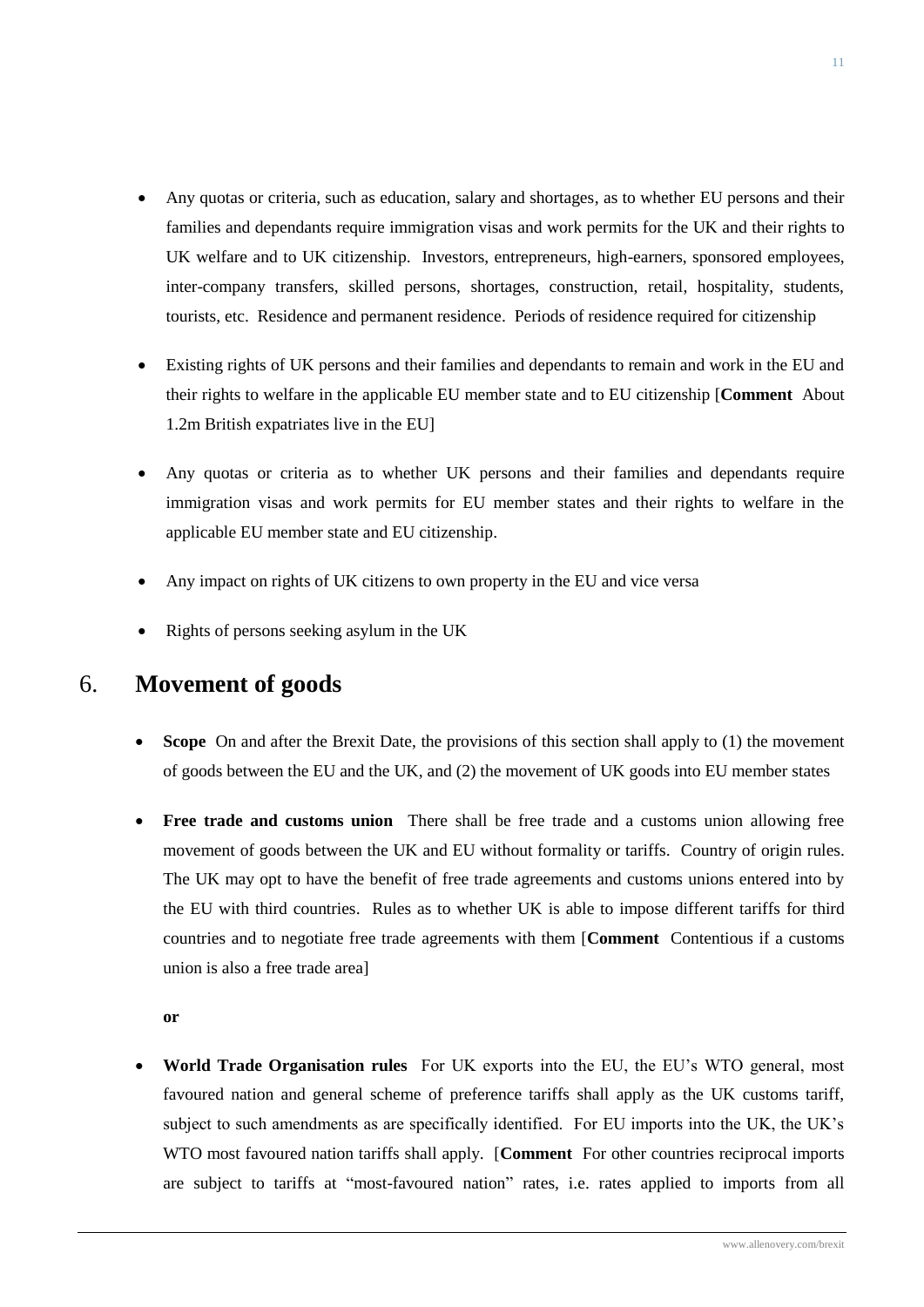developed country members other than those with which the territory in question has a free trade agreement]

**or**

**Intermediate** Some regime which is intermediate between the above shall apply.

#### 7. **Movement of services**

- **Services** As from the Brexit Date, the provisions of this section shall apply to (1) the movement of services between the UK and EU member states, (2) the movement of UK services into EU member states, excluding in both cases the financial services specified in section 9, and (3) freedom of establishment, such as businesses, agencies, branches and subsidiaries. Services include:
	- regulated professions, e.g. lawyers, accountants, engineers, surveyors
	- retail and wholesale
	- construction
	- business-related, e.g. office maintenance, management, consultancy, events
	- debt recovery
	- advertising
	- recruitment
	- tourism
	- leisure and sport
	- craftsmen
	- equipment installation and maintenance
	- information, e.g. web, news agency, publishing, computer programming
	- hotels, restaurants, catering
	- training and education
	- rental, e.g. cars
	- leasing
	- real estate
	- certification
	- household support, e.g. cleaners, nannies, gardeners
- **Status of movement of services and rights of establishment**
	- Rights of existing EU establishments and EU service providers to continue in the UK and whether any **existing** authorisations remain in force
	- Rules on **future** establishment and provision of services by EU persons in the UK. Rules on UK authorisations for regulated service businesses from the EU. Any permissions for equivalent regimes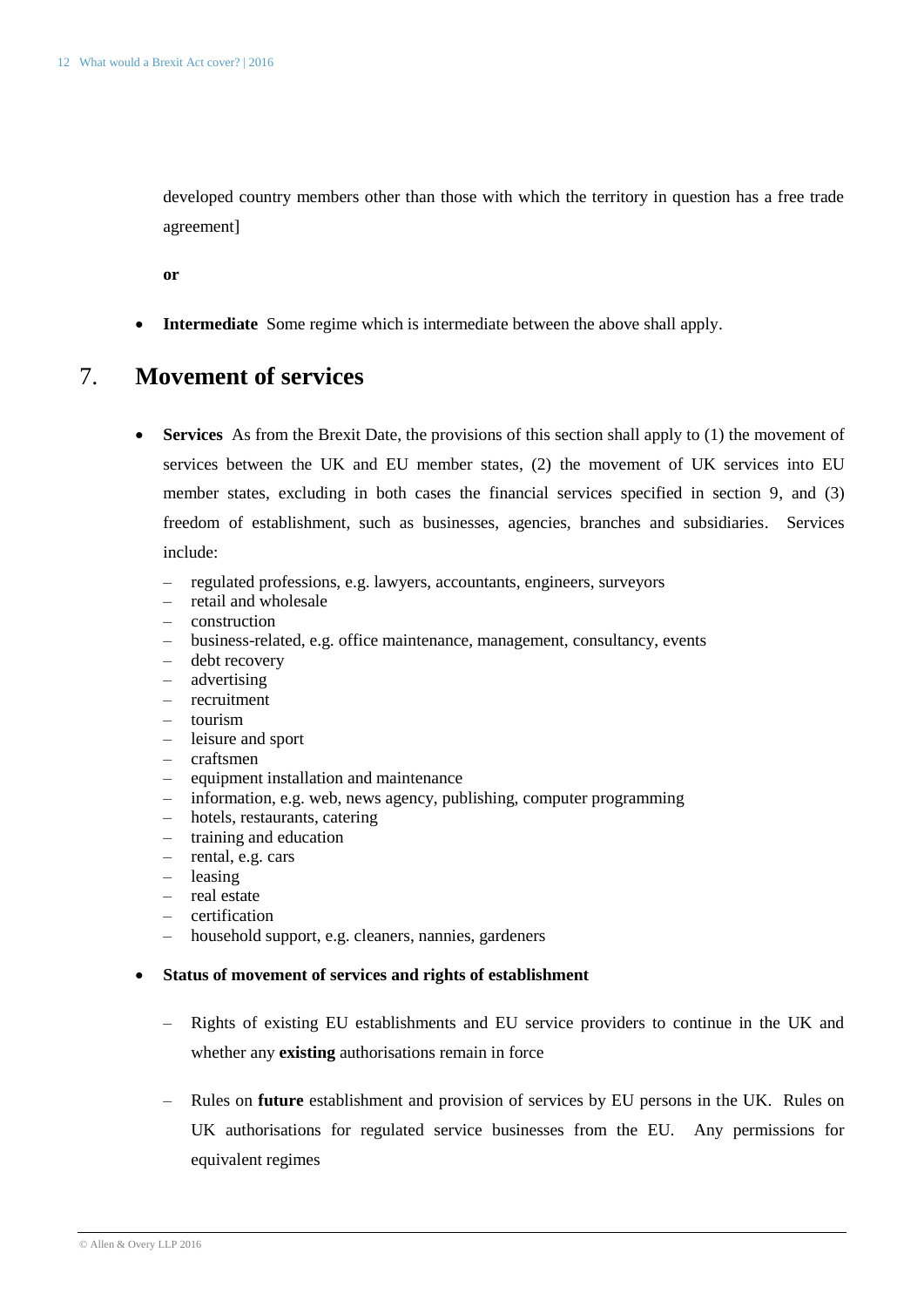- Rights of **existing** UK establishments and UK service-providers to continue in the EU, and whether existing EU authorisations remain in force. Any permissions for equivalent regimes
- Rules on rights of **future** establishment and provision of services by UK persons in the EU. Rules on EU authorisations for regulated service businesses from the UK. Any permissions for equivalent regimes
- Any continued reciprocal mutual recognition of professional qualifications of UK/EU persons, and their rights of establishment, e.g. doctors, nurses, dentists, vets, pharmacists, architects and lawyers. Nexus with any restrictions on free movement of people. [**Comment** There are about 800 regulated professions in the EU]
- Extent of future reciprocal mutual recognition of professional qualifications of UK/EU persons and their rights of establishment.

#### 8. **Movement of capital**

- After the Brexit Date, the provisions of this section shall apply to (1) the movement of capital between EU member states and the UK and (2) the movement of the capital of UK persons into EU member states
- After the Brexit Date, all restrictions on the movement of capital and on payments both ways between the UK and EU member states are prohibited except as set out below (generally consistent with the current provisions of the EU treaties).

#### 9. **Financial services**

 **Continuance of EU/UK regulatory regimes** All regulations and other laws in effect in the UK on the Brexit Date covering the financial services areas specified below in this section shall continue to apply in the UK after the Brexit Date as they apply before the Brexit Date. However, these laws shall be amended by any changes specified below in this section and by any corrections which are manifestly necessary to reflect the transition. Changes include deletions, simplifications, shortenings and removal of red-tape. Status of guidelines and the like.

Subject to the above, where the EU law expressly requires mutual recognition, reciprocity or cooperation, the UK will comply as if it were an EU member state for these purposes only.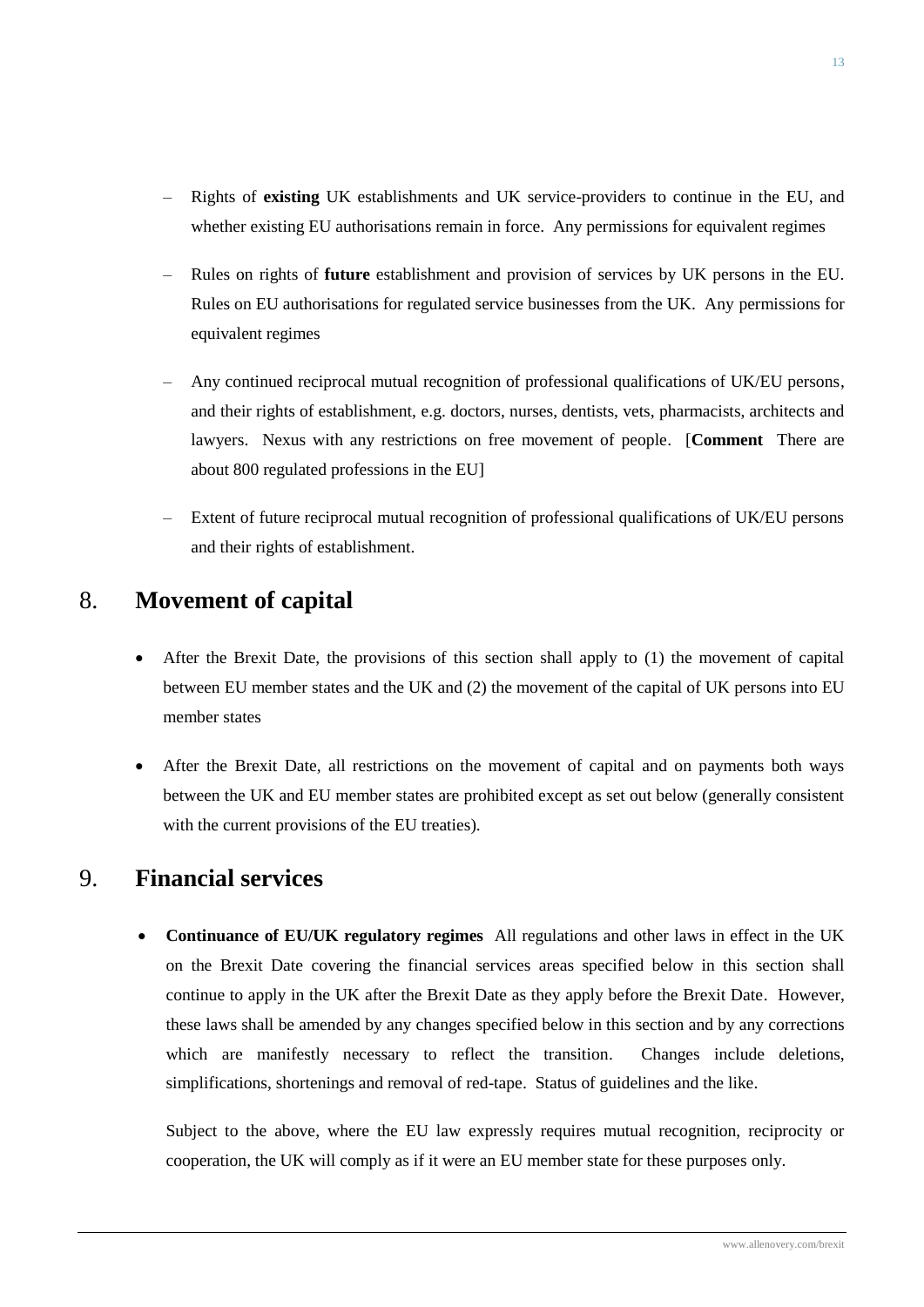- **Scope of financial services** Financial services areas include regulated financial businesses, such as banks (retail, corporate, mortgages), investment banks, issuers of credit cards, leasing businesses, insurers, collective investment schemes and other funds, dealers in securities, investment managers (private wealth and portfolio), investment advisers, custodians of securities, dealers in derivatives, regulated exchanges and markets, credit rating agencies, securities settlement systems, payment systems, central counterparties, depositories, securitisations and covered bonds. The laws concerned cover authorisation, capital, liquidity, conduct of business, transparency, clearing, market infrastructure, short selling, benchmarks, wire transfer, mortgage credit, consumer credit, distance marketing, electronic money, packaged retail investment products, securities financing transactions, market abuse, regulatory powers and cooperation and the like
- **UK/EU passporting** All financial services businesses of institutions with their home state in the UK shall be passported into the EU, and all financial services businesses of institutions with their home state in the EU shall be passported into the UK so long as their respective applicable regulatory regimes are substantially consistent. Any exclusions and qualifications. The UK and the EU member states confirm that the regimes now meet this requirement. Protections for the stability and maintenance of consistency. Any amendments to UK regime

**or**

A regime based on WTO principles for services

**or**

Any intermediate regime.

#### **Passporting of prospectuses**

- **Miscellaneous** Deposit and investor protection schemes. EU bank structural reforms and ringfencing Status of EU proposals for capital markets union and securitisations.Eligible collateral. Status of euro clearings
- **Third country access** Rules as to third country access to UK market for financial services and reciprocity. Co-operation agreements with third country regulators.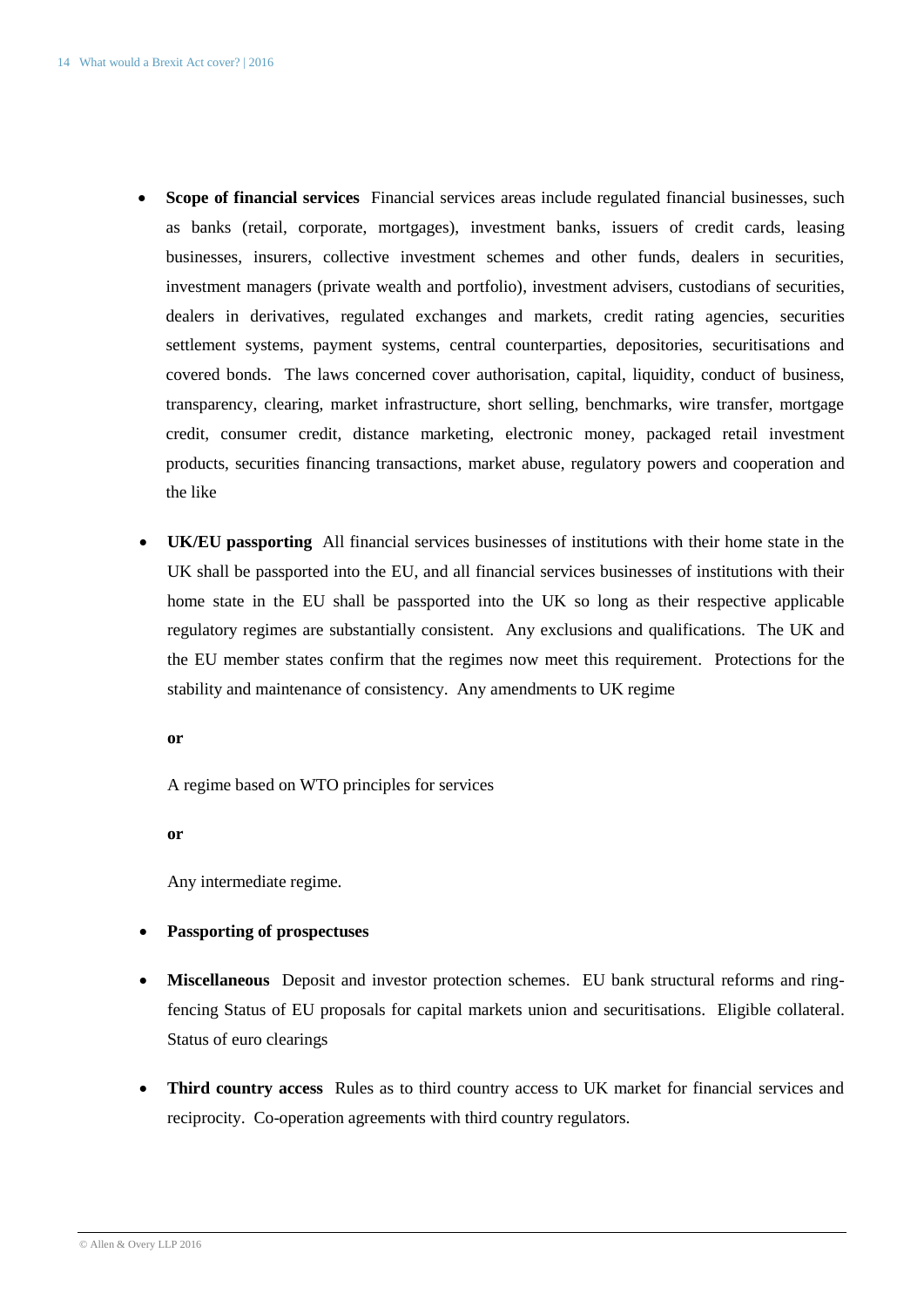#### 10. **EU regulatory law (excluding financial services)**

 **Continuance of other EU regulatory law** All EU regulatory and other law (including secondary legislation) in effect in the UK on the Brexit Date covering the areas specified below in this section by virtue of EU directives, regulations, or other binding legal acts shall continue to apply in the UK after the Brexit Date as they apply before the Brexit Date. However, these laws shall be amended by any corrections specified below in this section and by any changes which are manifestly necessary to reflect the transition. Changes include deletions, simplifications, shortenings and removal of red-tape, status of guidelines and the like. This section excludes the financial services covered by section 9.

Subject to the above amendments, where the EU law expressly requires mutual recognition, reciprocity or cooperation, the UK will comply as if it were an EU member state for these purposes only.

- **Public procurement**, including public contracts, utilities, concessions and remedies.
	- Any changes
- **Telecoms and media**, including network access, universal service, user's rights, data retention and government interception
	- Net neutrality
	- Audio-visual content and distribution regulation versus internet streaming
	- Any changes
- **Competition (antitrust) law**, including cartels, abuse of dominant position, and mergers. [**Comment** UK business must in any event comply with foreign competition (antitrust) law, e.g. that of U.S., EU or Japan, if their conduct has effects there]
	- Any changes, e.g. s60 of the UK Competition Act 1998 which requires that UK competition law must be dealt with consistently with EU competition law, and continuation of EU block exemption regulations
- **State aid**, including restrictions on government support for private business in order to preserve a market economy and a level playing-field
	- Any changes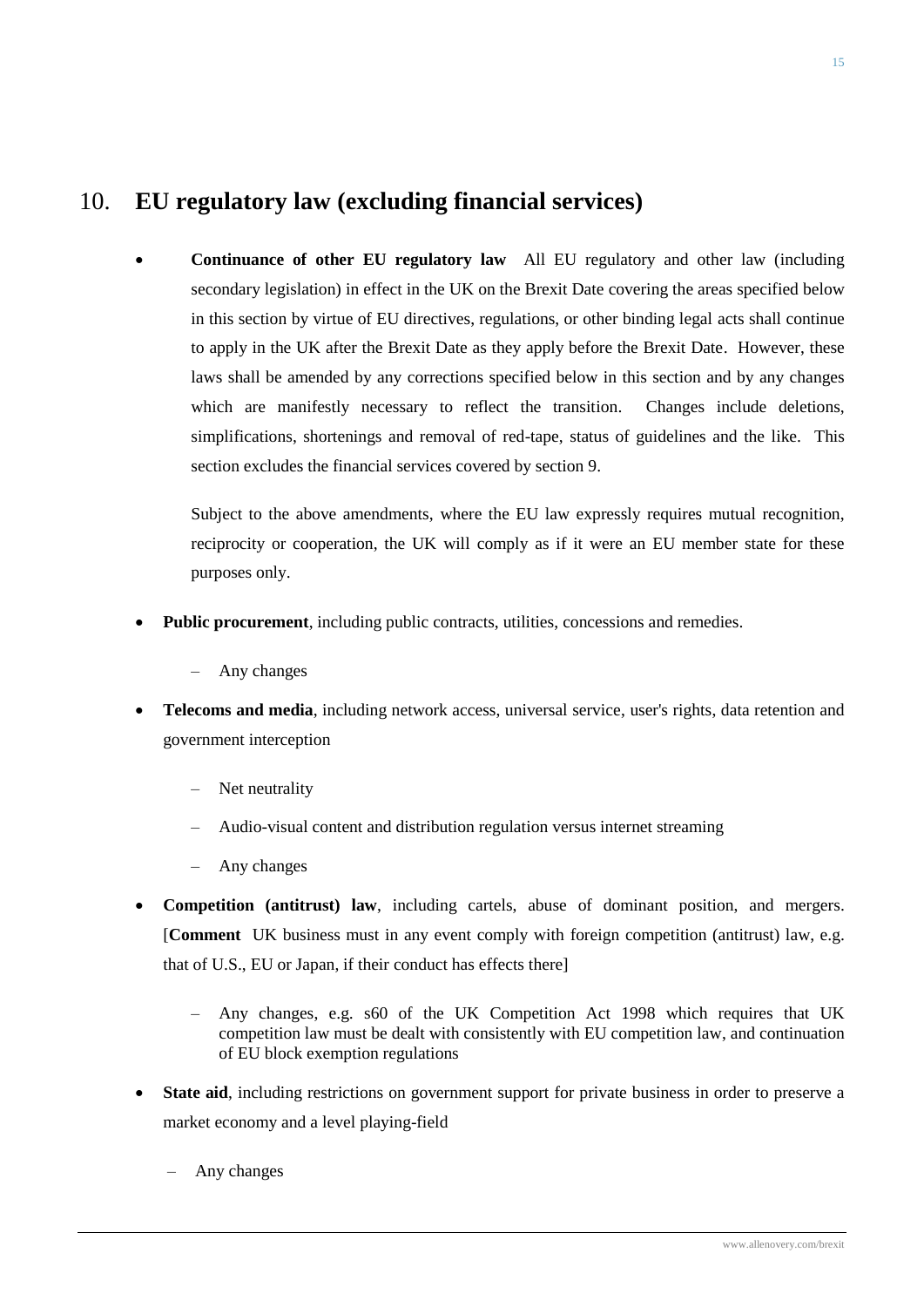- **Environmental law**, water, atmospheric pollution, prevention of noise, the conservation of wild flora and fauna, waste management, the control of chemicals and energy policy (e.g. specifications for fuels), environmental impact assessments for large projects, the monitoring and reduction of greenhouse gas emissions and a system of trading carbon emissions. Proposals for widening liability for damage caused by environmental violations. [**Comment** More than 300 EU legislative acts (most of UK environmental law is EU-derived]
	- Any changes
	- Post-Brexit status of existing registrations under EU regulation concerning the Registration, Evaluation, Authorisation and Restriction of Chemicals (REACH)
	- Future REACH-type registrations
	- Status in the UK of EU emissions trading scheme
- **Data protection** protection of personal data
	- Any changes
	- Status of proposed General Data Protection Regulation to apply from 2018.
	- Any requirements to ensure UK benefits from an adequacy decision by European Commission to enable free movement of personal data from EU to UK
	- Adequacy status of third country data protection
- **Public health and safety**, including medicinal products, medical devices, biotechnology, dangerous substances, pesticides, the quality of drinking and bathing water, bans on smoking and health warnings on tobacco packages and labelling, and rules whereby no medicinal product may be placed on the market without a prior authorisation either from a member state or the European Commission (controls on pricing are national)

Any changes, e.g. appointment of UK regulators in place of EU regulator.

 **Employee protection**, including a prohibition on age, sex and race discrimination, equality for men and women (equal pay for equal work and equal treatment in relation to e.g. access to employment, training, promotion, working conditions and dismissal), rights to maternity and parental leave and information and consultation, employee representation, protection in the event of the transfer of an undertaking or employer insolvency, and rules on health and safety and working time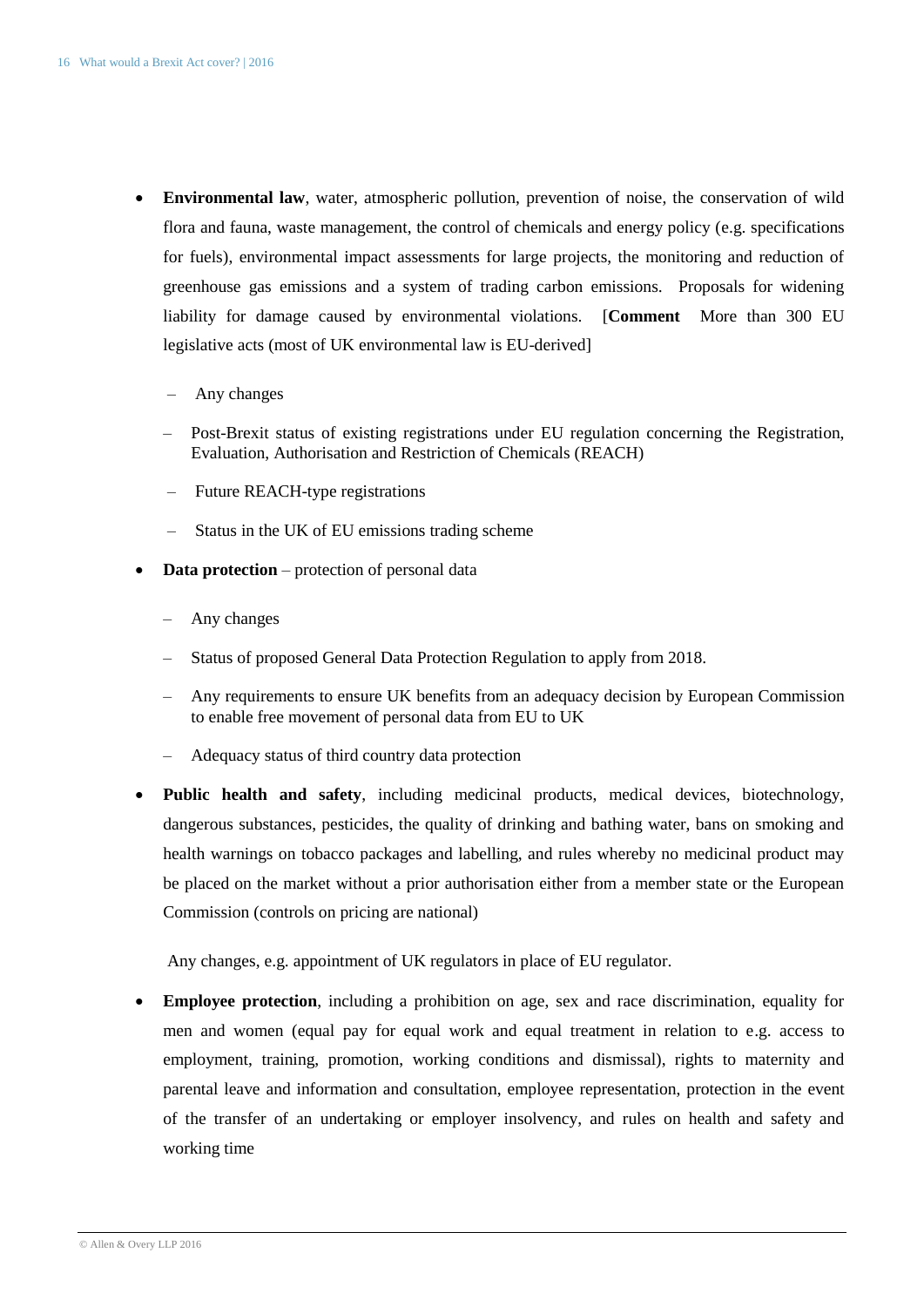– Any changes

- **Occupational and personal pensions** a substantial proportion of the legislation and regulation governing the provision of occupational and personal pension flows from EU directives, covering, for example, how pensions are funded, how pension arrangements are governed, how individuals' rights are preserved, and how they are protected in the event of employer failure
	- Any changes
	- If not enacted into UK legislation before the Brexit Date, status beyond mid–1918 of the Institutions for Occupational Retirement Provision 2 Directive, with dispensation for extended time for implementation
	- Status of existing cross-border pension schemes authorised under IORP Directive after the Brexit Date, and applicability of amended funding requirements under IORP 2 Directive
	- Any new UK provision in relation to status of non-UK pension schemes used to comply with automatic enrolment duties
- **Consumer protection**, including directives on health and safety, misleading advertisements, unfair commercial practices, cooling off periods for contracts negotiated away from business premises, distance contracts, electronic commerce, consumer credit, product liability, unfair terms in consumer contracts, package tours and combatting late payment in commercial transactions
	- Any changes
- **Transport (roads, rail, air, sea, waterways),** covering access to the market, interoperability, safety, qualifications, open skies and other matters
	- Any changes
- **Energy**, including regulation on such matters as access, rights of transit and the ideal of a single European network
	- Any changes
- **Governing law of contracts and non-contractual obligations (Rome I and II)**, mainly codifying existing law on freedom of choice and scope of governing law
	- Any changes
- **Company law**, including public takeovers, cross-border mergers, shareholder rights, capital, financial reporting, disclosure and accounting standards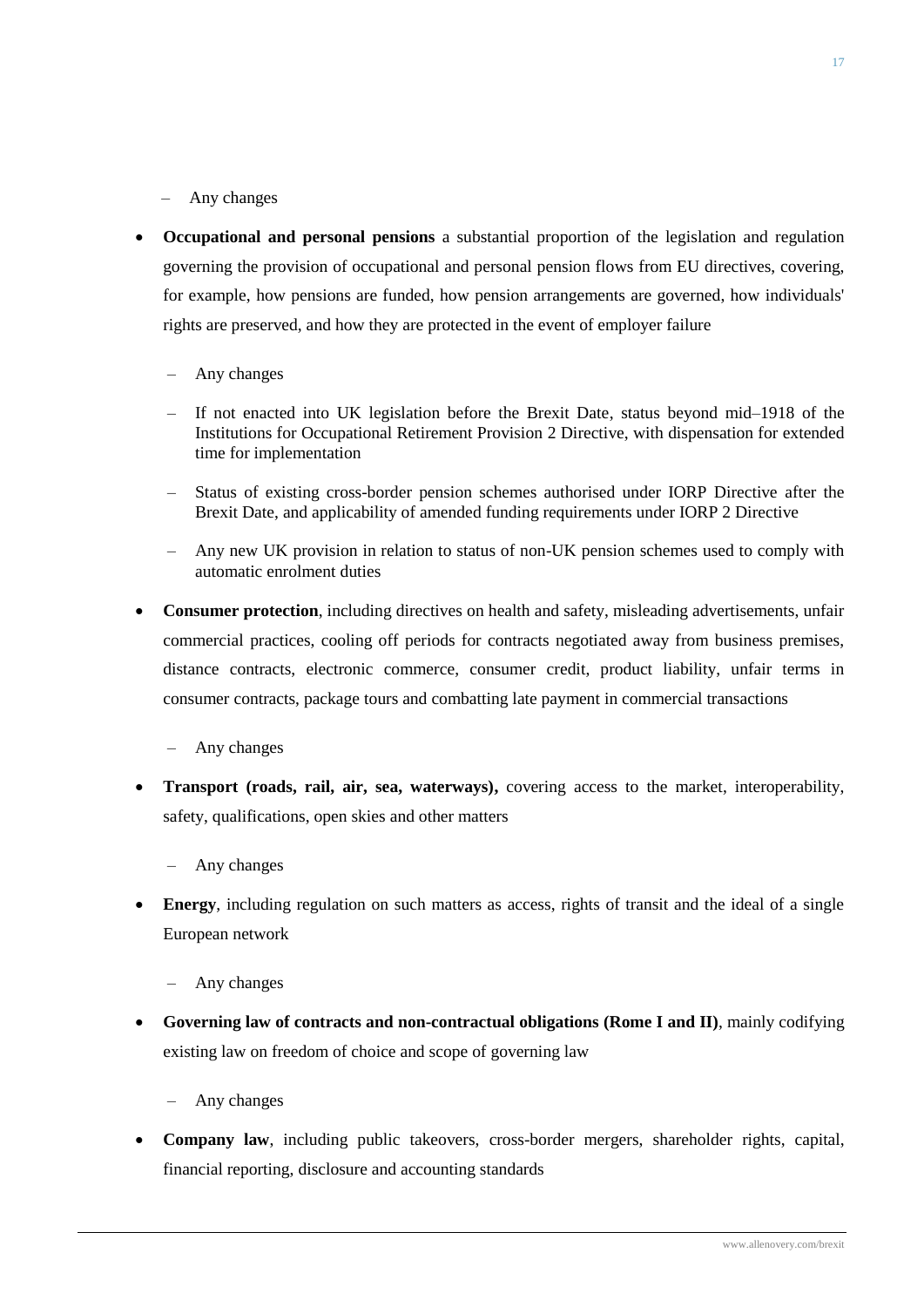- Any changes
- **Disclosure of large shareholdings**
	- Any changes
- **Finality in settlement systems for money and securities**, granting legal certainty for these systems
	- Any changes
- **Financial collateral**, including directives improving the legal certainty of financial collateral
	- Any changes
- **Family law**, including jurisdiction and recognition of family judgments (children, divorce, etc)
	- Any changes

#### 11. **Reciprocal laws**

The EU reciprocal laws (including secondary legislation) dealing with the fields specified below shall continue to apply in the UK on and after the Brexit Date as they apply before the Brexit Date except as set out in this section

For the purposes of mutual recognition and reciprocity (but not for other purposes) the UK will be treated as if it were an EU member state. The laws shall be amended by any changes specified below in this section and by any corrections which are manifestly necessary to reflect the transition

- **Jurisdiction in civil and commercial matters and judgments (Brussels Recast Regulation)**, providing for free express choices, otherwise for rules on ascertainment of jurisdiction, and easy EU-wide recognition and enforcement of EU judgements. Any changes. Join updated Lugano Convention? Any recognition of European Court of Justice rulings, including ban on anti-suit injunctions. UK ratifies Hague Convention on Choice of Court Agreements 2005 (exclusive jurisdiction clauses)
- **EU regulation on insolvency proceedings**, generally giving insolvency jurisdiction to the member state where the debtor's centre of main interests is located (although parallel secondary proceedings in other member states are permitted, though limited) and providing that the applicable law is generally that of the opening state, subject to important exceptions. Any changes. Status of recent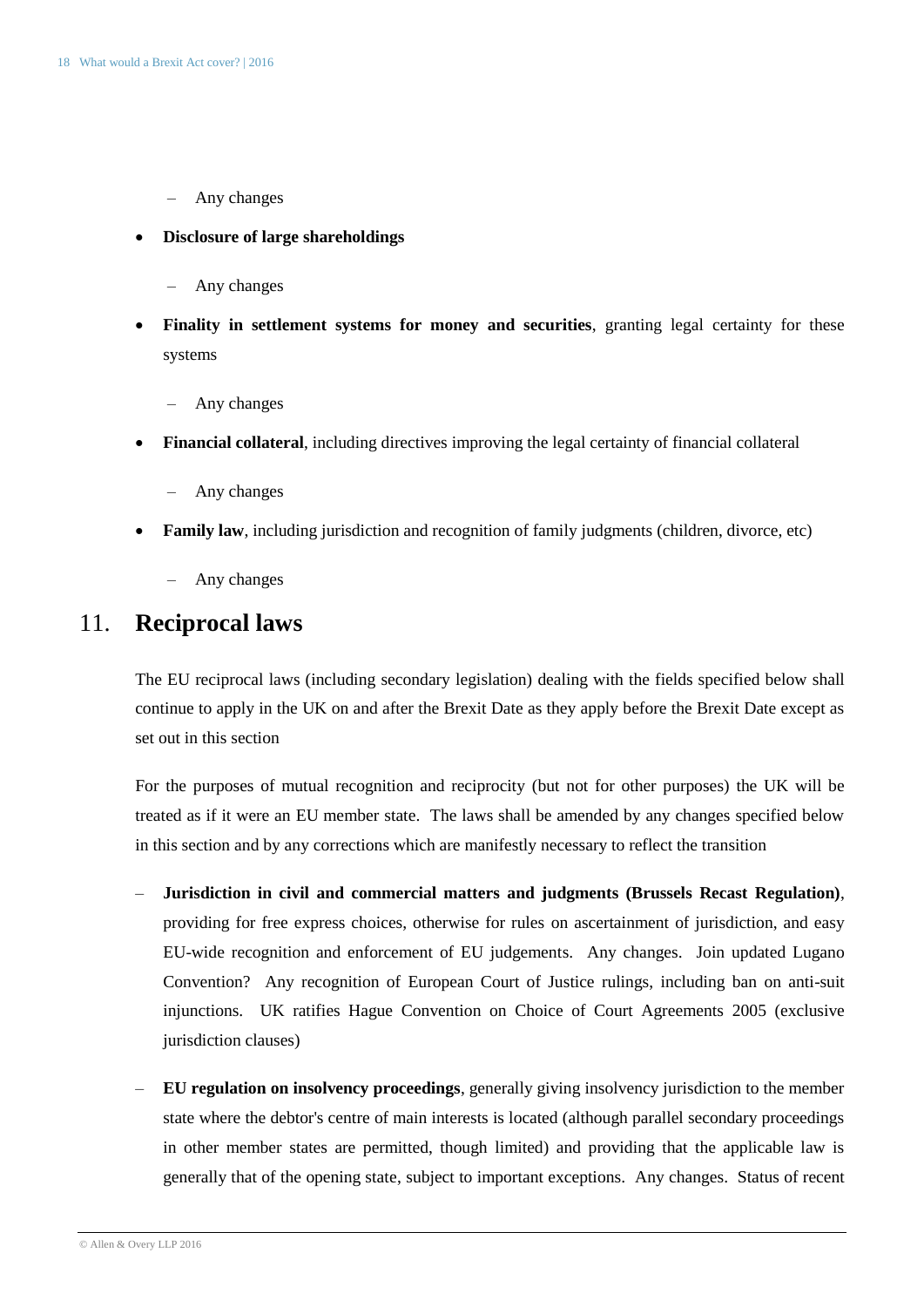regulation coming into force in 2017 and of insolvency proposals under the Capital Markets Union proposal. [**Comment** The popular UK scheme of arrangement is not affected by EU insolvency regulations]

- **Reorganisation and winding-up of credit institutions (regulation)**, setting out rules for EEA home state jurisdiction whose law applies in most cases, with important exceptions. Any changes
- **Insolvency of insurers (regulation similar to credit institutions).** Any changes
- **Bank resolution (directive)**, influenced by Basel. Living wills. Status of article 55 contractual recognition of bail-in requirements. Status of deposit and investor protection. Any changes
- **EU arrest warrants.** Any changes
- Regulations on **the modernised coordination of social security systems**, which provide for reciprocity of treatment of persons in relation to e.g. the receipt of social security benefits. Any changes. [**Comment** In the pensions context this is relevant to acquiring qualifying years for entitlement to the UK state pension during periods of working in an EU Member State; entitlement to state pension increases, etc]

#### 12. **EU courts and tribunals**

All EU supranational courts and tribunals having jurisdiction over UK persons and matters, including those in relation to EU continued laws and the Court of Justice of the European Union, shall cease to have jurisdiction after the Brexit Date in relation to proceedings commenced after the Brexit Date. Status of Unified Patent Court

Proceedings in those courts and tribunals existing on the Brexit Date may be continued

The relevant revoked EU jurisdiction shall be transferred to the UK courts and tribunals specified below in this section or, if not so specified, as the Brexit Commission may direct

Existing decisions of the EU courts and tribunals shall be persuasive in UK courts and tribunals, but not necessarily binding.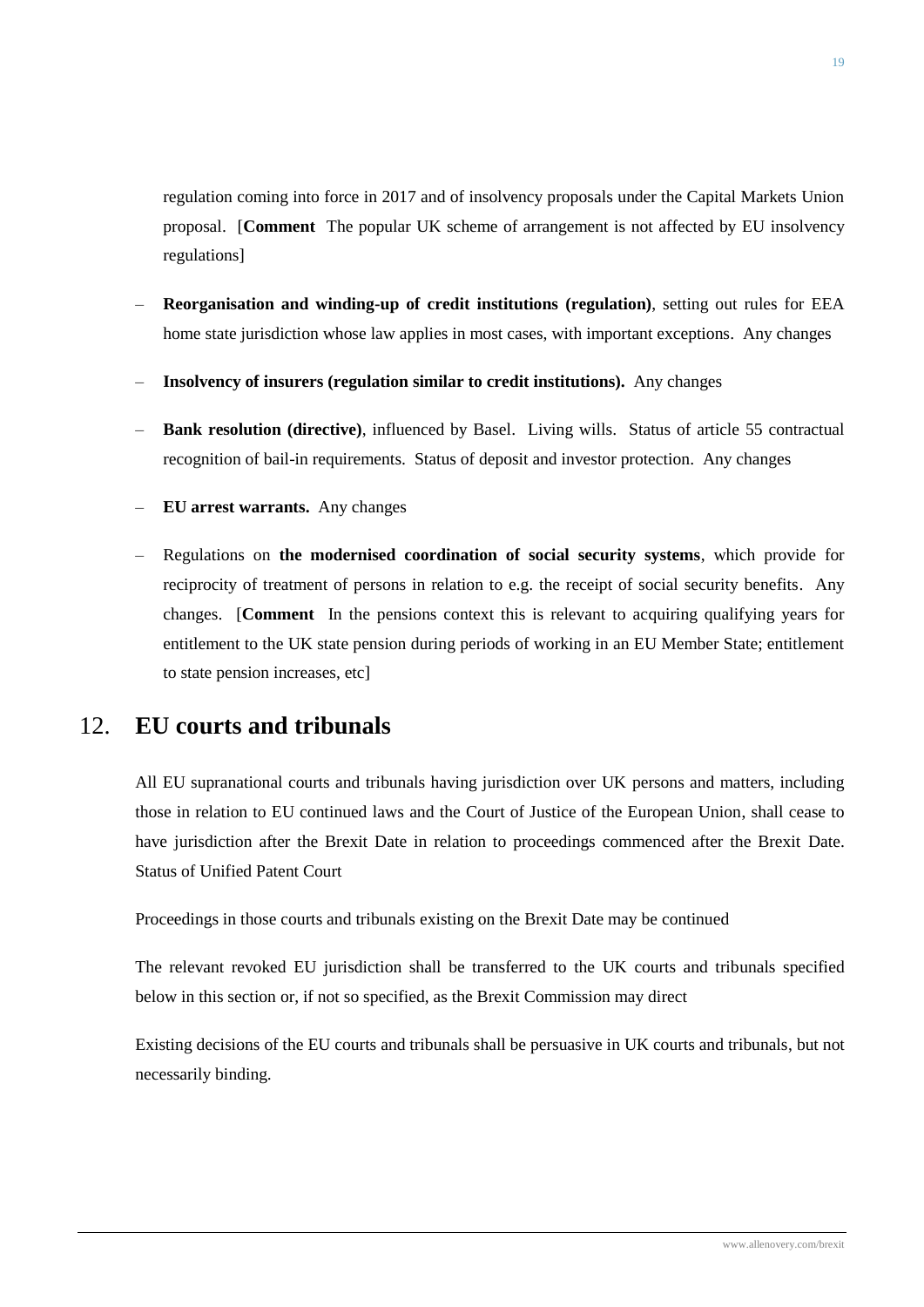#### 13. **Assumption by the UK of specialised EU functions**

On and after the Brexit date, the UK will assume responsibility for the following activities previously carried out by the EU in relation to the UK, but only to the extent specified below (if at all):

- Agricultural, rural and fisheries support
- Regional development projects in the UK, such as infrastructure, originally provided by the EU and the European Investment Bank
- Participation in Galileo, Copernicus and the nuclear fusion reactor
- Student exchanges
- Scientific research
- Foreign and humanitarian aid
- Border protection, immigration, asylum and cooperation in security and anti-terrorism
- The work of any specialist EU agencies and bodies, such as the European Chemicals Agency and the European Medicines Agency (currently located in London). Grandfathering of existing authorisations for medicines. [**Comment** UK has the Medicines and Healthcare Products Regulatory Agency. Hence there could be both centralised and national approvals. Note international mutual recognition agencies]
- Defences against dumping
- Any others decided by Parliament

Specify in each case the UK policies for the future of the above on and after the Brexit Date.

#### 14. **EU treaties**

 **Free trade agreements and customs union with the EU** Possible UK succession to these agreements on exchange of diplomatic notes? If not, the UK may enter into free trade agreements and customs unions with the following countries on the lines of the existing free trade agreements or customs unions between the EU and those countries, with such changes as may be agreed: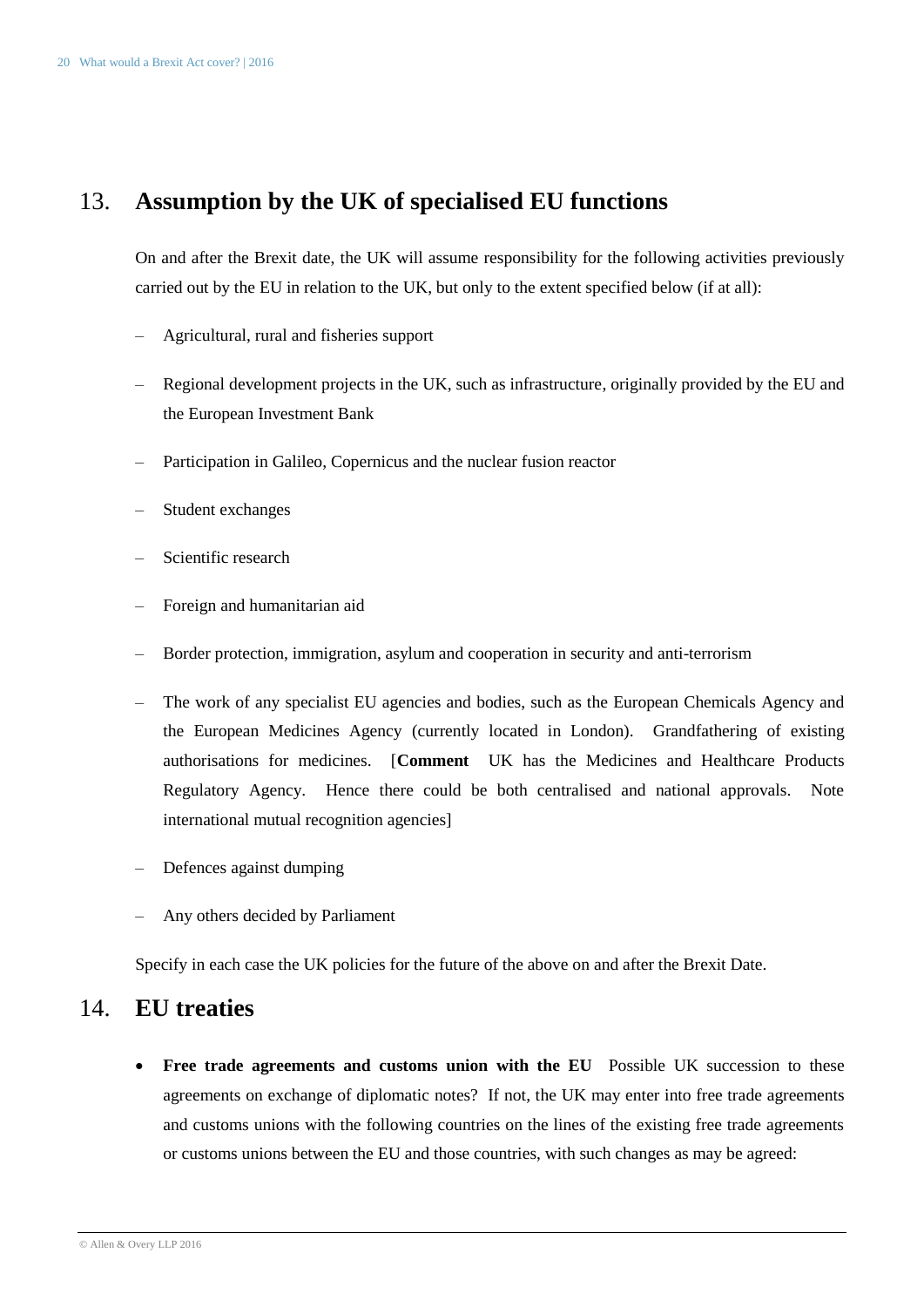21

| Albania            | Haiti               | Norway (EEA)                          |
|--------------------|---------------------|---------------------------------------|
| Algeria            | Honduras            | Palestinian Authority                 |
| Andorra            | Iceland (EEA)       | Panama                                |
| Antigua            | Isle of Man         | Papua New Guinea                      |
| <b>Barbados</b>    | <b>Israel</b>       | Peru                                  |
| Barbuda            | Jamaica             | San Marino                            |
| Belize             | Jersey              | Serbia                                |
| <b>Bosnia</b>      | Jordan              | Seychelles                            |
| Chile              | Kosovo              | South Africa                          |
| Colombia           | Lebanon             | South Korea                           |
| Costa Rica         | Liechtenstein (EEA) | Suriname                              |
| Dominica           | Macedonia           | Switzerland                           |
| Dominican Republic | Madagascar          | Syria                                 |
| Egypt              | Mauritius           | Trinidad and Tobago                   |
| El Salvador        | Mexico              | Tunisia                               |
| Faroes             | Moldova             | Turkey                                |
| Georgia            | Monaco              | Zimbabwe                              |
| Grenada            | Montenegro          | St Kitts & Nevis                      |
| Guernsey           | Morocco             | St Lucia                              |
| Guyana             | Nicaragua           | <b>St. Vincent and the Grenadines</b> |
|                    |                     |                                       |

- There are many other EU agreements, provisional or in the course of negotiation including with:
	- Brazil
	- Canada
	- China
	- India
	- Japan
	- Singapore
	- U.S.
	- Vietnam
	- Other countries in Africa, Asia, Latin America and elsewhere, but not most countries in the Middle East, nor Russia, nor most of the former USSR, except as stated above. Note, for example, the Regional Convention on pan-Euro Mediterranean preferential rules of origin.
- **Non-EU free trade agreements** Ratification of non-EU free trade agreements (if any) with other countries, such as:

| - Australia | - India     | $-$ Singapore        |
|-------------|-------------|----------------------|
| - Brazil    | - Indonesia | - Other Commonwealth |
| - Canada    | - Malaysia  | countries            |
| $-$ China   | - Nigeria   | - United States      |

– Others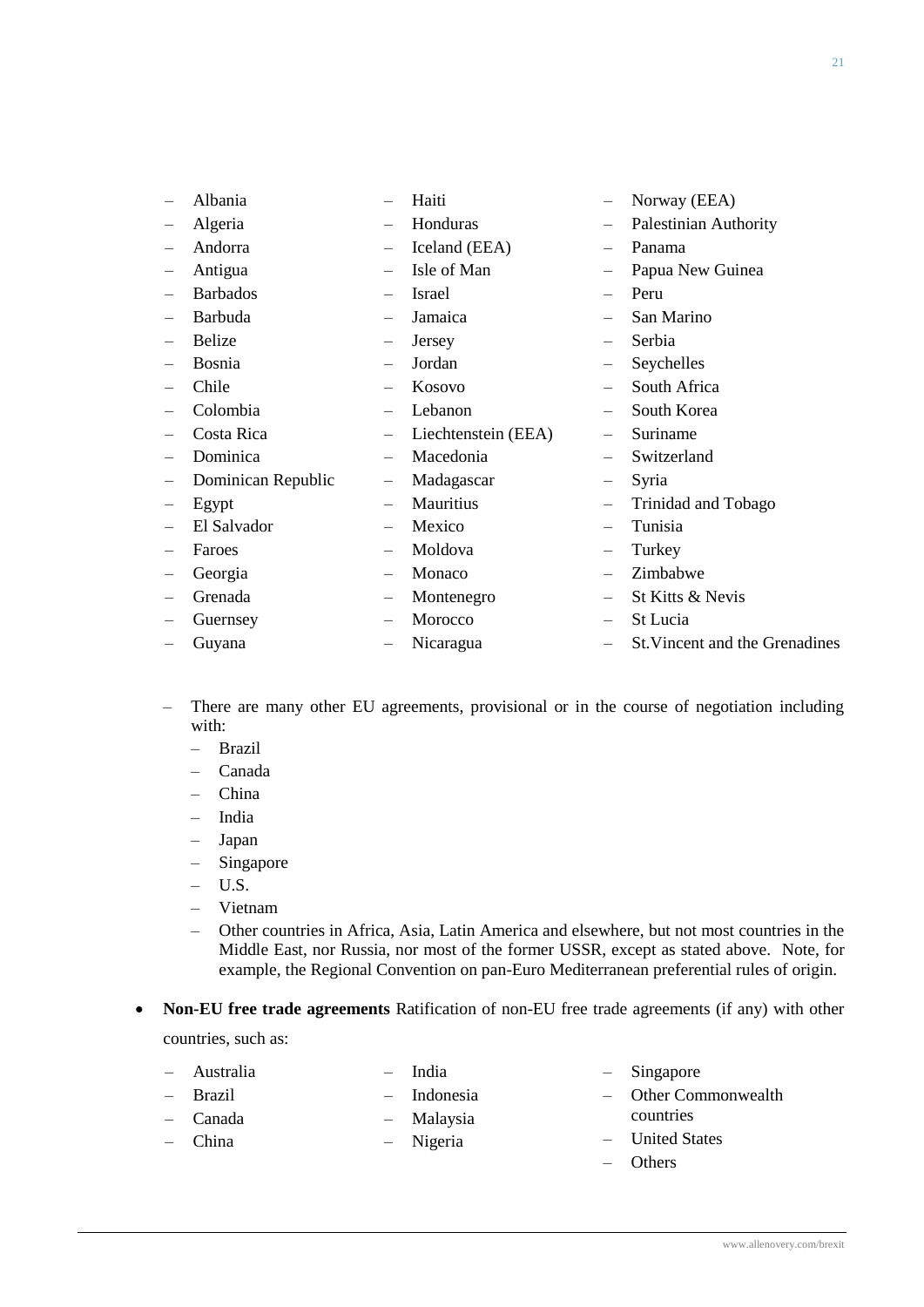- **WTO status** Status of UK membership of the World Trade Organisation, if applicable, and the filing of a schedule of commitments
- **Other treaties (excluding non-free trade agreements)** The UK declares that it is willing to succeed to all rights and obligations under the treaties (other than free trade agreements) entered into by the EU for the benefit of member states and specified below in this section or, if not so specified, as directed by the Brexit Commission, so far as they are applicable to the EU or a member state, except to the extent incompatible with the purposes of the treaty and except as specified in this section. [**Comment** Numerous treaties, e.g. on aviation, fisheries, sugar, grains and other matters]

Where agreed with EU, the UK will confirm this succession by an exchange of diplomatic notes or otherwise as appropriate.

#### 15. **Taxation**

On the Brexit Date, UK tax laws shall be amended as set out in this section

 **Value Added Tax** Repeal of provisions concerning the acquisition of goods from and the despatches of goods to other EU member states, and their treatment instead as imports and exports respectively so that they attract import VAT (often recoverable)

Repeal of EC Sales Lists and Intrastat filings provisions, and any replacement regime

Any provisions for equal treatment of supplies of financial and insurance services between the UK and the EU, including dealing with recovery of input tax on supplies from UK businesses both to EU and to UK customers and treatment of supplies from the EU into the UK which have benefitted from full input tax recovery

Any provisions for equal treatment of travel in the UK and in the EU under the tour operators margin scheme

Any additional zero-rated supplies not currently permitted under EU law

 **Other EU-related taxes** Any continued application of the Parent-Subsidiary Directive and the Interest and Royalties Directive so that interest, dividends and royalties can continue to be paid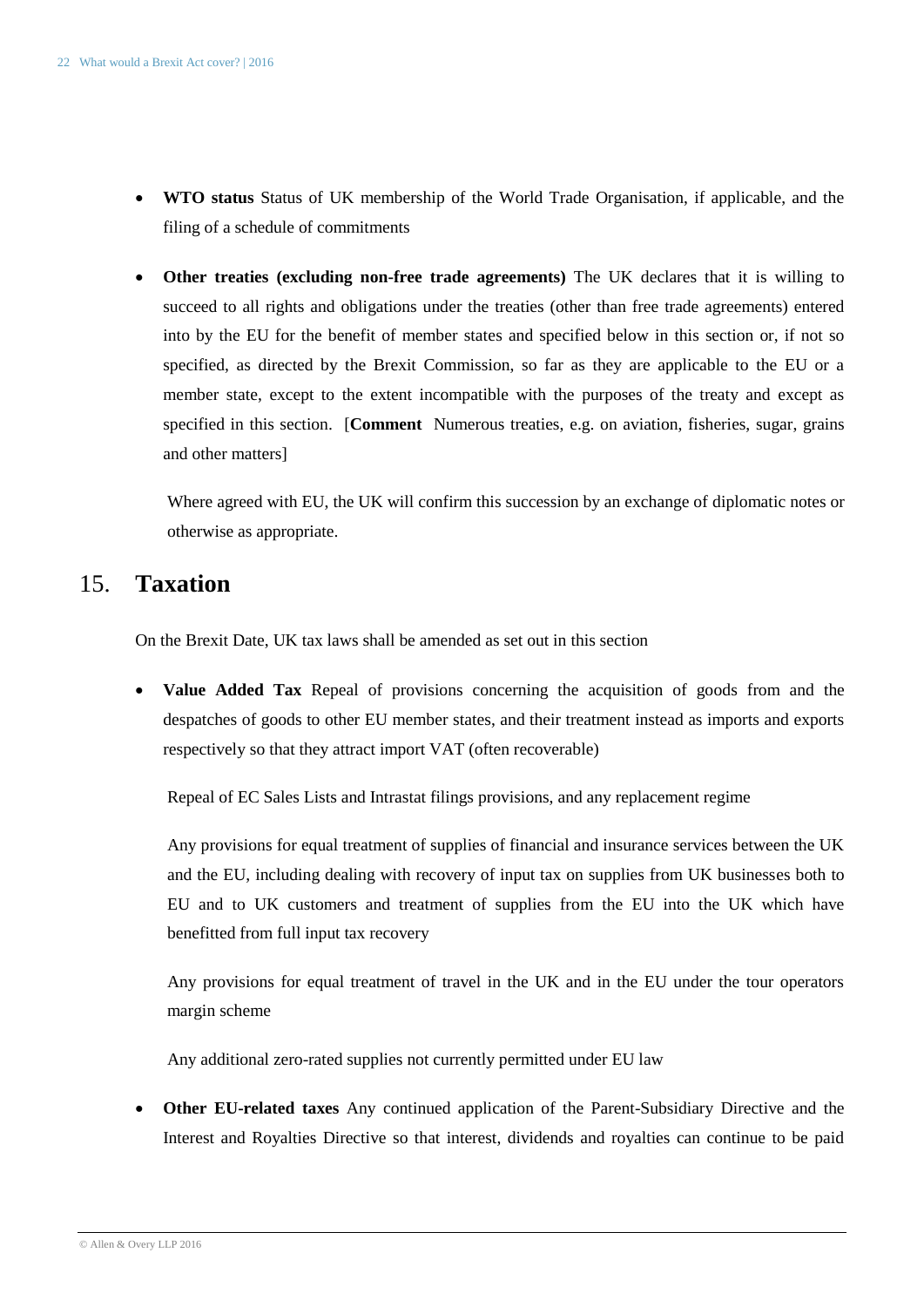intra-group and within the EEA without withholding taxes. Any renegotiation of bilateral member state tax treaties to eliminate withholdings, e.g. Germany, Italy

[**Comment** The UK has a bilateral tax treaty with all EU member states, most but not all of which provide full relief from withholding tax on dividends. UK has a wide treaty network outside the EU which benefits the location of holding companies in the UK. No withholding on dividends paid by U.S. companies to UK parents under the U.S./UK tax treaty. The UK doesn't levy withholding tax on dividends. UK tax treaties usually but not always provide relief on interest and royalties by UK companies]

Any provisions concerning those areas of UK tax law that have been found to be contrary to EU law, including rules governing controlled foreign companies, transfer pricing and certain corporate distributions, putting on a statutory footing the disapplication of provisions that have ceased to be applied under EU law but are still part of the UK tax code (such as 1.5% stamp duty on UK shares in clearing systems), and repealing any EU specific exemptions from UK tax provisions (such as anti-avoidance) to the extent it is decided that they should no longer apply

Any provisions concerning application of income tax and inheritance tax reliefs in relation to the EEA, such as gift aid to EEA charities and agricultural property inheritance tax relief for EEA farmland

- **UK tax incentives** Any tax reductions or exemptions to improve investment in the UK and the continued use of UK holding companies (subject to any retained state aid objections)
- **Tax avoidance** Any measures to combat aggressive tax planning on lines of proposals by OECD, G7 and recent EU tax avoidance directive.

#### 16. **Intellectual property**

- Any continuation in the UK of EU intellectual property laws and any amendments: patents, trade marks, copyright, designs. Any ban on use of IP rights to block free movement of goods ("exhaustion of rights")
- Status of existing EU-wide rights (automatic or fresh grant of equivalent UK trademarks and registered designs?) Preservative use of UK trade marks in the EU? Status of unregistered designs
- Status of future European Unitary Patent and the Unified Patents Court (planned to come into effect in 2017)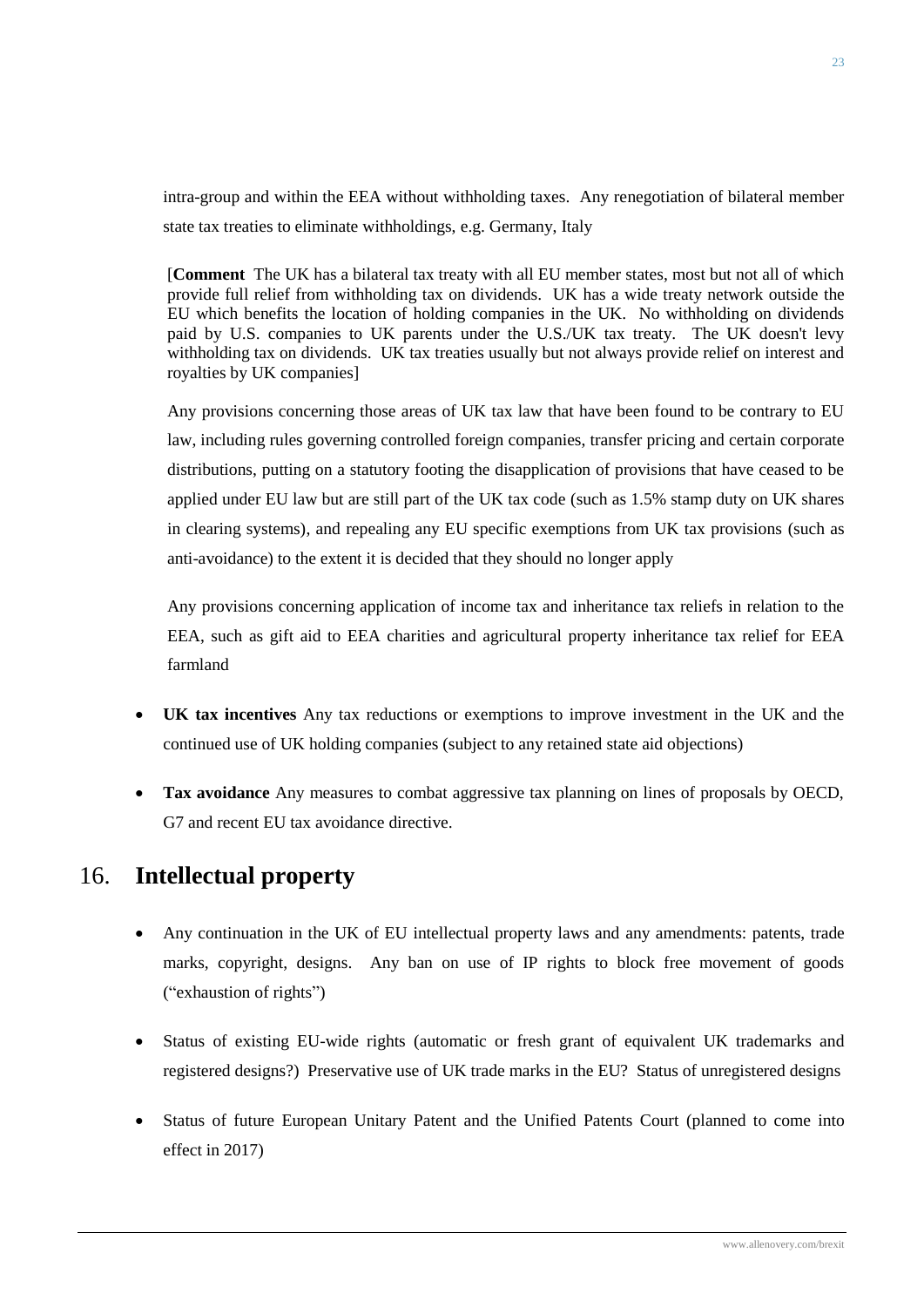- Status of Supplementary Protection Certificates for patents
- Future UK use of pan-European injunctions
- Future of copyright law, including cross-border portability of content in context of Digital Single Market initiative
- Future of EU database rights.

#### 17. **Human rights**

Any amendments to the UK application of European Convention on Human Rights. [**Comment** This is not an EU statute]

#### 18. **Intelligence and defence**

The UK may continue to cooperate with the EU and member states on counter-intelligence and on security and defence matters to the extent agreed between the UK and the EU or applicable EU governments.

#### 19. **Acquired rights**

- Any special protection of or derogation from acquired rights, e.g. existing rights of UK persons or EU persons
- Interpretation of contracts referring to EU territory, e.g. restrictive covenants, intellectual property licences? [**Comment** No artificial neutering of material adverse change, termination or event of default clauses triggering on Brexit]

#### 20. **Brexit regulations and implementation**

Where constitutional, Parliament may make subordinate regulations implementing the detail of matters covered by this Act or correcting manifest errors or manifest gaps in the transition legislation

The Brexit Commission may implement the matters contemplated by this Act to the extent technical and administrative, subject to ultimate control by Parliament.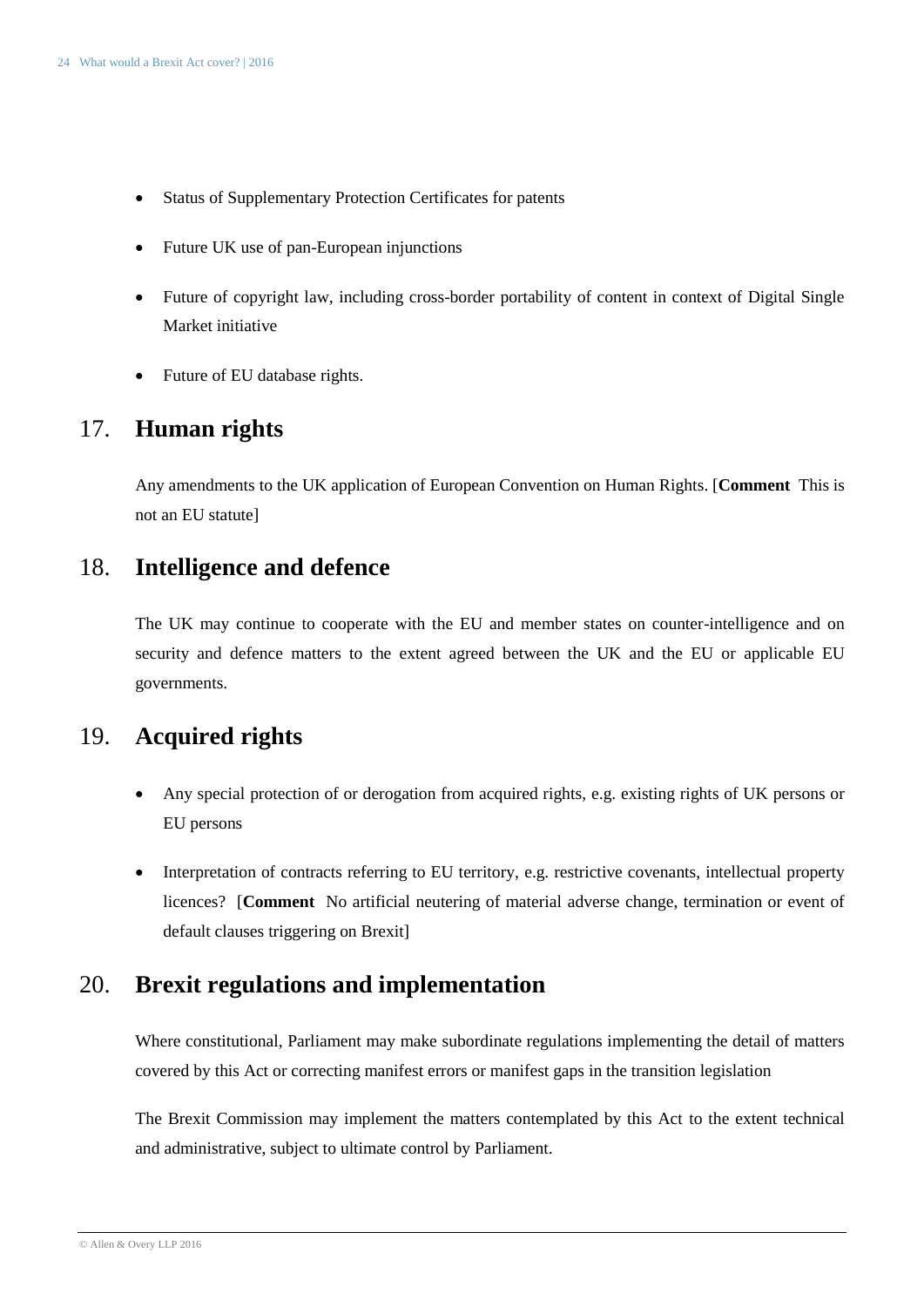#### 21. **Application of Act to EEA and EFTA**

Provisions concerning the EEA (EU plus Iceland, Liechtenstein and Norway) and EFTA (Iceland, Liechtenstein, Norway and Switzerland)

## 22. **Application of this Act to Scotland, Northern Ireland and other UK territories**

- Scotland
- Northern Ireland
- Isle of Man
- Channel Islands
- Gibraltar
- Other UK territories

#### 23. **Miscellaneous**

#### Definitions

This Act comes into force on the designated date

This Act may be cited as the Brexit Act.

#### **Schedule 1 – Withdrawal Agreement**

Text of Withdrawal Agreement.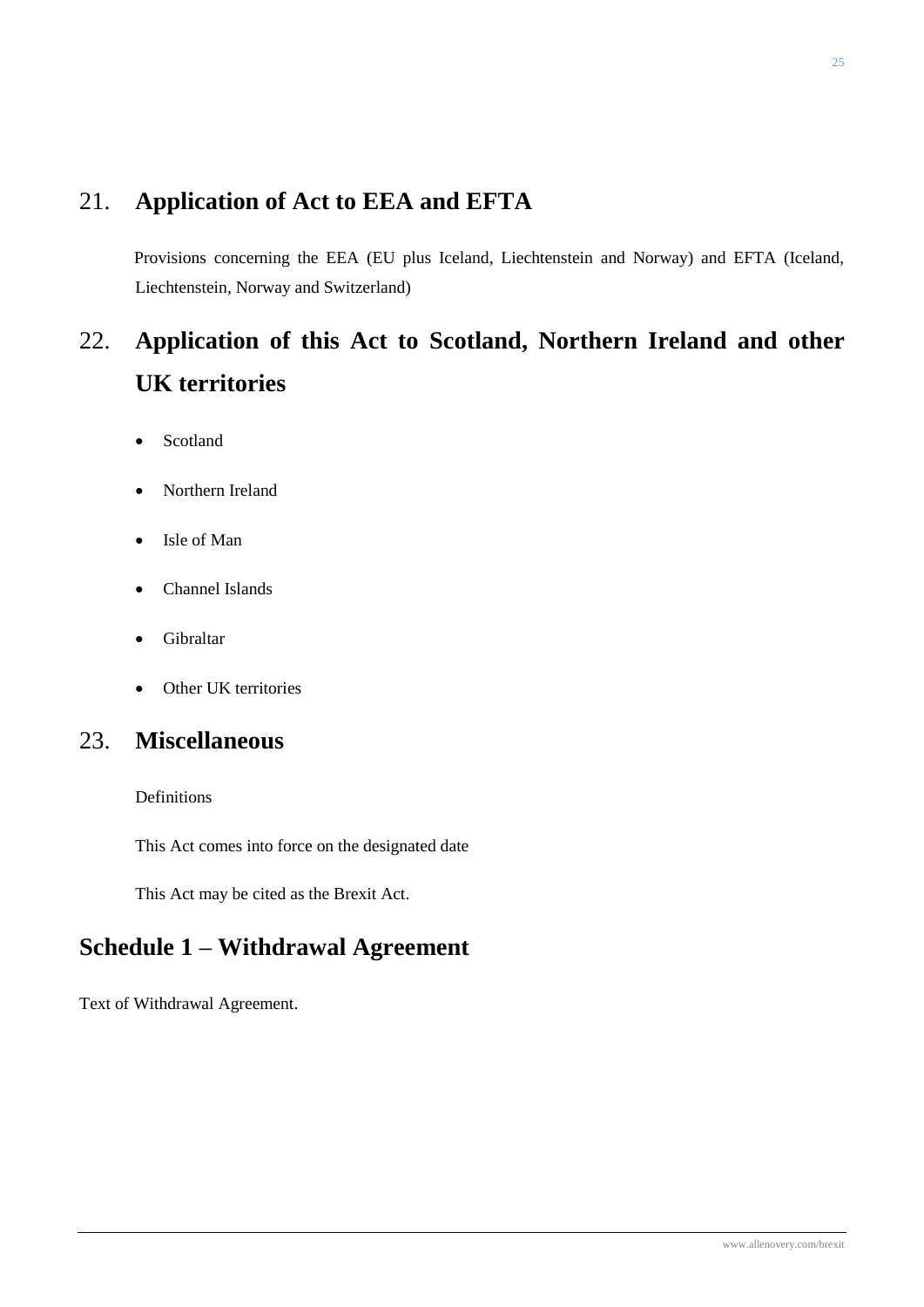26 What would a Brexit Act cover? | 2016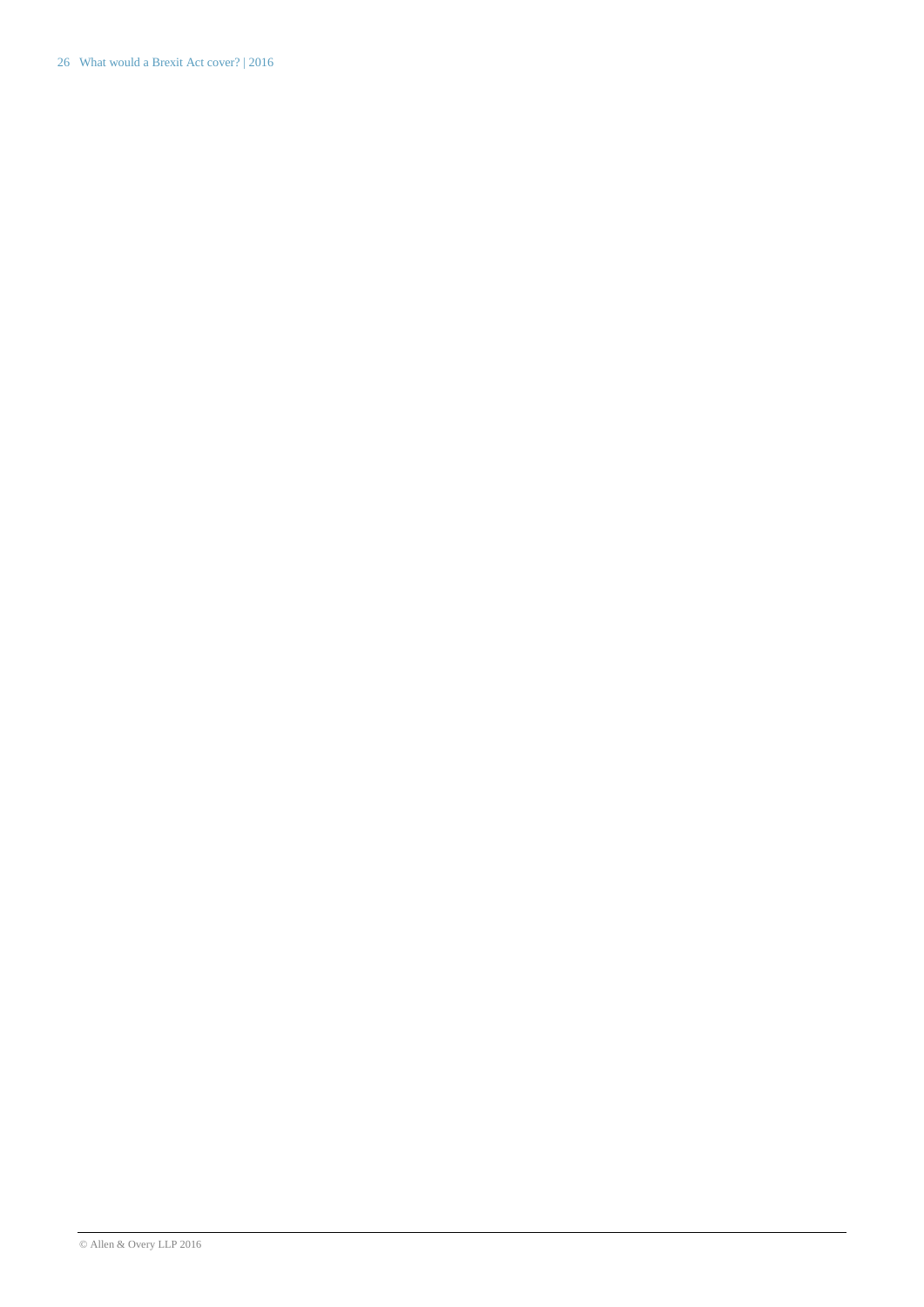## Acknowledgements

We are grateful to Ceris Gardner, partner in the City law firm Maurice Turnor Gardner, for advice on UK immigration law. In addition to those listed in Contacts below, contributions from many lawyers in A&O are gratefully acknowledged, including:

| Karen Birch             | Mark Mansell         |
|-------------------------|----------------------|
| <b>Trevor Borthwick</b> | Jodi Norman          |
| David Broadley          | Nigel Parker         |
| <b>Andrew Castle</b>    | Jeremy Parr          |
| Nick Clarke             | Helen Powell         |
| Carolyn Conner          | Nigel Pritchard      |
| Neville Cordell         | <b>Jason Rix</b>     |
| Jeanette Cruz           | Sian Rowlands        |
| <b>Thomas Cusworth</b>  | Linda Roxburgh       |
| <b>Felicity Gemson</b>  | <b>Mark Sterling</b> |
| Michael Green           | Louise Tolley        |
| <b>Oonagh Harrison</b>  | Alistair Tyrrell     |
| Emma Lancelott          | Elizabeth Wall       |
| Tom Levine              | <b>Nick Williams</b> |
| Dominic Long            | <b>Charles Yorke</b> |

This paper was written by Philip Wood, CBE, QC (Hon), Head of the Allen & Overy Global Law Intelligence Unit, with much help from others. The contributors and contacts are not responsible for the contents of this paper, which are the responsibility of the author alone.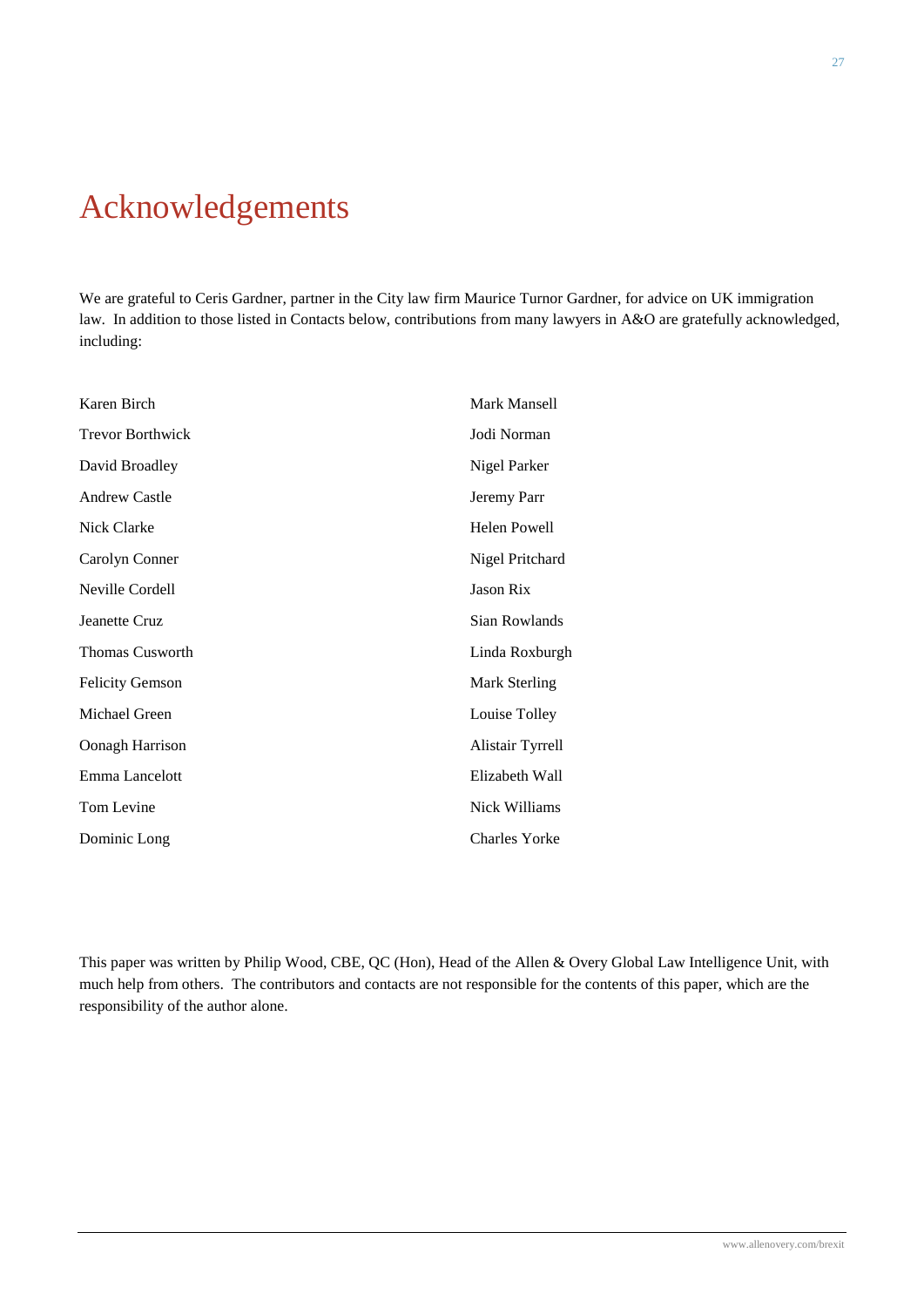## **Contacts**



Richard Cranfield Daniel Shurman David Campbell<br>Partner – Corporate Partner – Derivatives Partner – Banking Partner – Corporate Partner – Derivatives Partner – Banking



Damian Carolan Lydia Challen Angela Clist<br>Partner – Financial Services Regulatory Partner – Tax Partner – Securitisation Partner – Financial Services Regulatory<br>
Tel +44 20 3088 2495<br>
Tel +44 20 3088 2495<br>
Partner – Securitisation<br>
Partner – Securitisation<br>
Tel +44 20 3088 2437 Tel +44 20 3088 2495 [damian.carolan@allenovery.com](mailto:damian.carolan@allenovery.com) [lydia.challen@allenovery.com](mailto:lydia.challen@allenovery.com) [angela.clist@allenovery.com](mailto:angela.clist@allenovery.com)





Tel +44 20 3088 2855





Nicola Dagg Jane Finlayson-Brown Sarah Garvey Partner – Litigation Partner – Data Protection Counsel – International Law<br>
Tel +44 20 3088 3871 Tel +44 20 3088 3384 Tel +44 20 3088 3710 Tel +44 20 3088 3871 Tel +44 20 3088 3384 Tel +44 20 3088 3710<br>
<u>Tel +44 20 3088 3710</u><br>
<u>
Tel +44 20 3088 3710</u><br>
<u>
Inne.finlayson-brown@allenovery.com</u><br>
Sarah.garvey@allenovery.com [jane.finlayson-brown@allenovery.com](mailto:jane.finlayson-brown@allenovery.com)



[richard.cranfield@allenovery.com](mailto:richard.cranfield@allenovery.com) [daniel.shurman@allenovery.com](mailto:daniel.shurman@allenovery.com) [david.campbell@allenovery.com](mailto:david.campbell@allenovery.com)



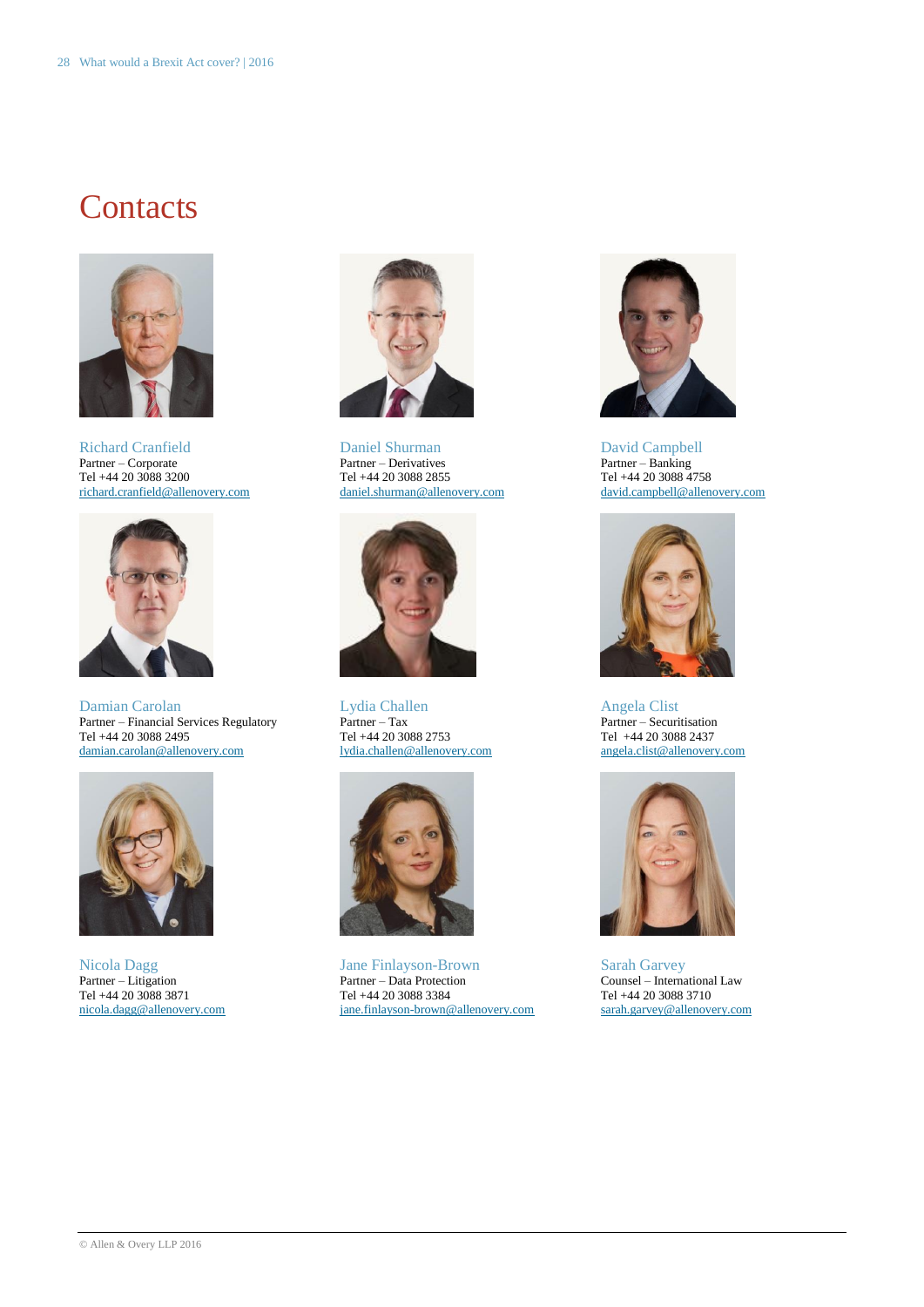

Matthew Hartley Sarah Henchoz Etay Katz Tel +44 20 3088 2824 Tel +44 20 3088 4810 Tel +44 20 3088 3823 [matthew.hartley@allenovery.com](mailto:matthew.hartley@allenovery.com) [sarah.henchoz@allenovery.com](mailto:sarah.henchoz@allenovery.com) [etay.katz@allenovery.com](mailto:etay.katz@allenovery.com)



Michael Reynolds<br>
Of Counsel – Antitrust<br>
Of Counsel – Antitrust<br>
Of Counsel – Antitrust<br>
Of Counsel – Antitrust<br>
Of Counsel – Antitrust<br>
Of Counsel – Antitrust<br>
Of Counsel – Antitrust<br>
Of Counsel – Antitrust<br>
Of Counsel – [michael.reynolds@allenovery.com](mailto:michael.reynolds@allenovery.com) [maria.stimpson@allenovery.com](mailto:maria.stimpson@allenovery.com) [kate.sumpter@allenovery.com](mailto:kate.sumpter@allenovery.com)







Tel +44 20 3088 3665



Amanda Thomas Matthew Townsend Richard Tredgett Partner – International Capital Markets Partner – Environmental & Regulatory Law Tel +44 20 3088 3221 Tel +44 20 3088 3174 Tel +44 20 3088 2821 Tel +44 20 3088 2174 Tel +44 20 3088 2467<br>amanda.thomas@allenovery.com matthew.townsend@allenovery.com richard.tredgett@allenovery.com matthew.townsend@allenovery.com



Partner – Financial Services Regulatory



Of Counsel – Antitrust Partner – Pensions Partner – Pensions Partner – Financial Services Regulatory<br>
Tel +42 0 3088 3665 Pensions Partner – Pensions Partner – Pinancial Services Regulatory

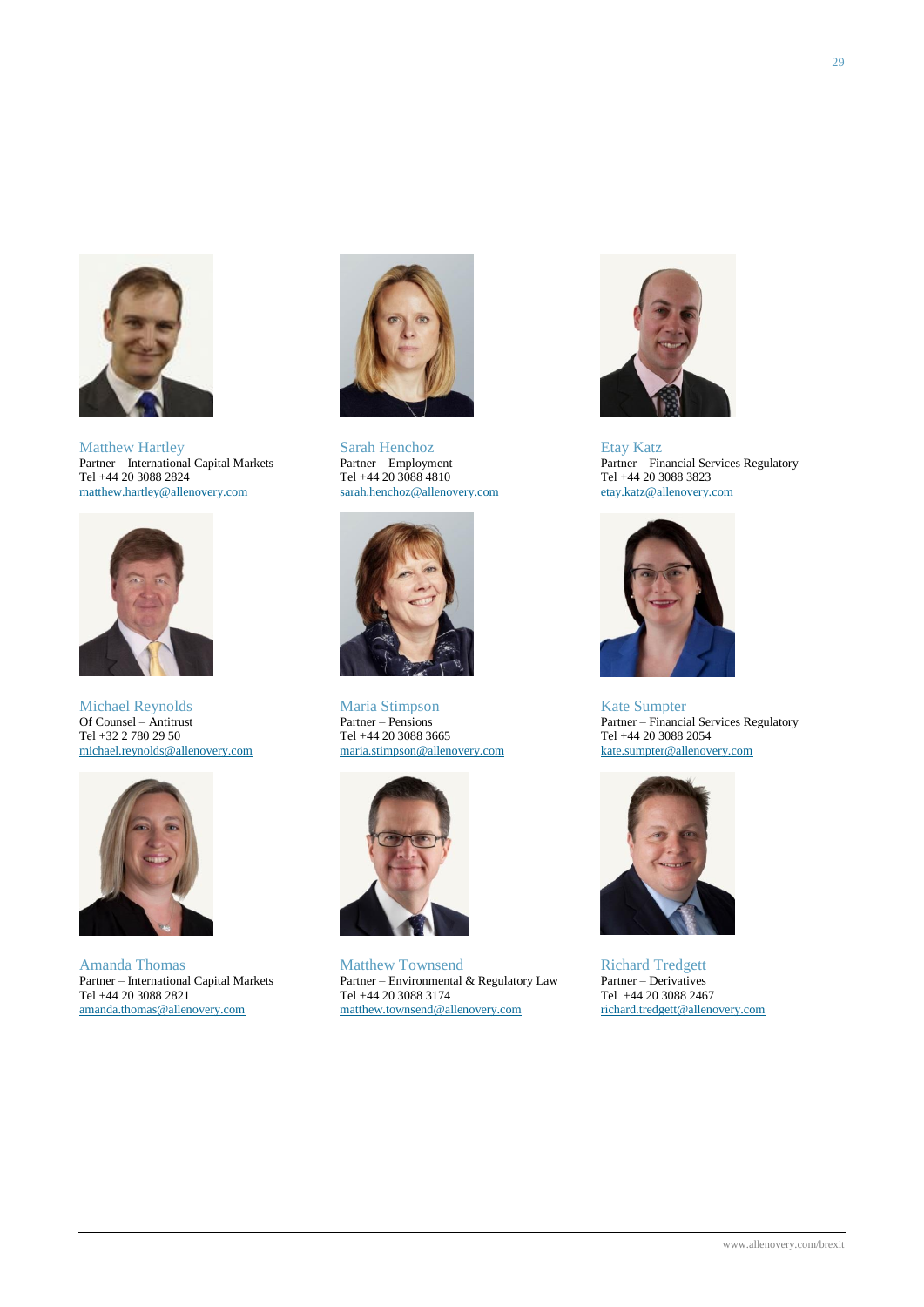

Helga Van Peer Bob Penn Partner – Public Law Partner – Banking [Helga.VanPeer@allenovery.com](mailto:Helga.VanPeer@allenovery.com)



Partner – Banking<br>Tel +44 20 3088 2582<br>bob.penn@allenovery.com